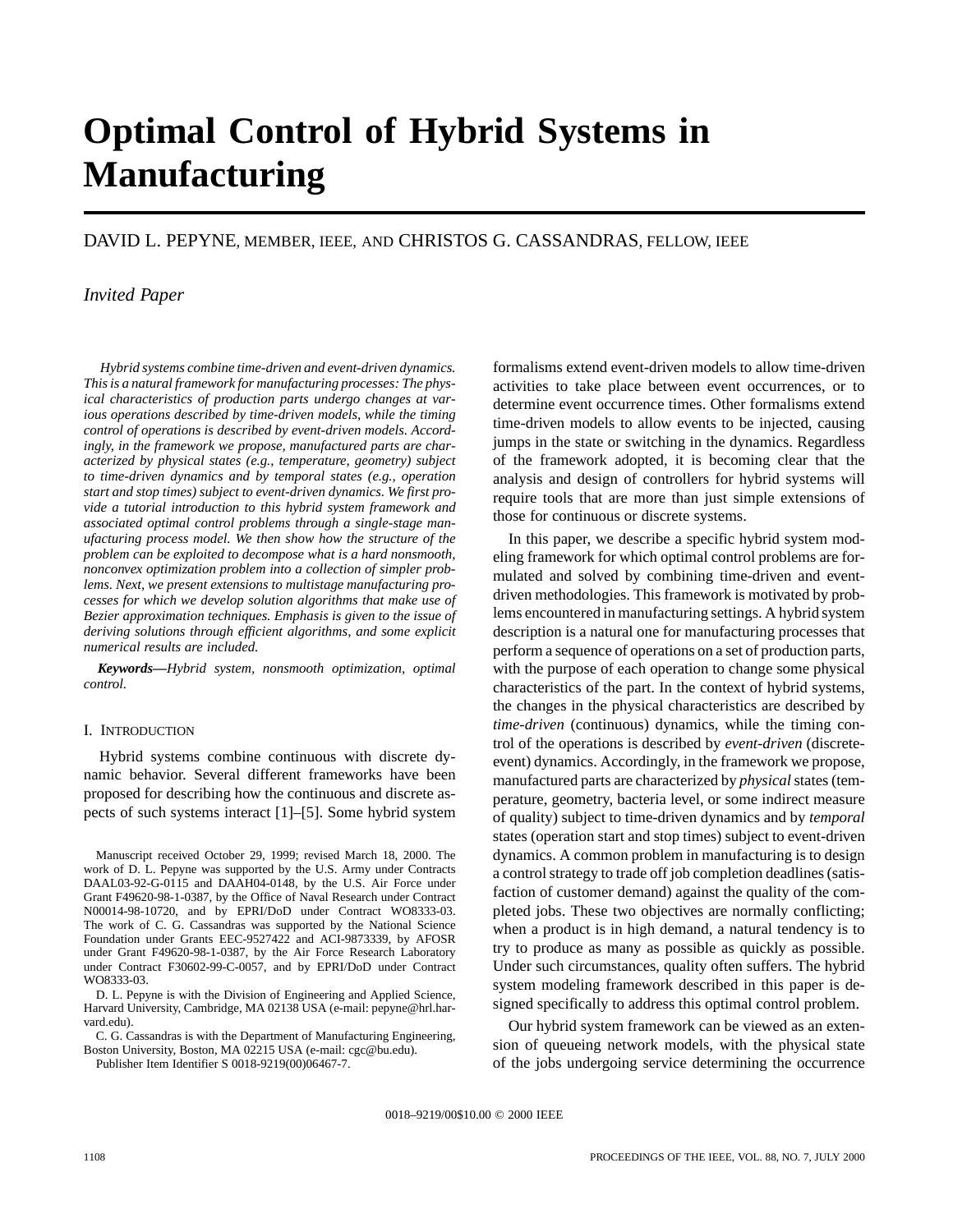times of certain departure and arrival events. Alternatively, our framework may be viewed as an extension of the usual time-driven models, and can be described as a switched system consisting of an indexed set of (generally nonlinear) differential equations representing the way the physical state of each job evolves during processing. In this alternative viewpoint, event-driven dynamics determine the processing start and stop times, as well as the order in which the jobs are processed and the sequence of workcenters visited by each job. Accordingly, we adopt a solution approach that combines ideas from queueing networks with ideas from nonlinear optimization.

The purpose of this paper is to give a tutorial presentation to the present state-of-the-art of our modeling and optimal control framework, including its formulation, analysis, and synthesis of optimal control policies. In addition to addressing real manufacturing problems, this presentation also illustrates many of the difficulties inherent in hybrid systems. In particular, the introduction of discrete-event phenomena into an otherwise continuous system takes it off the wellbeaten path of differentiable calculus and onto the less welltraveled path of nonsmooth calculus (Lipschitz continuous functions in our case). Moreover, since occurrences of discrete events are often random, hybrid systems are often stochastic, even when the continuous dynamics are completely deterministic. In describing our framework, we will show how these difficulties arise and how tools from nonsmooth calculus and optimal control can be combined to solve some broad classes of optimal control problems relevant to manufacturing. Crucial to the solution approach is the exploitation of structural properties in the optimal state trajectories, which are due to the event-driven dynamics and the nature of the cost functions of interest. In particular, an optimal state trajectory can be decomposed into independent segments, termed "busy periods." Moreover, each busy period can be further decomposed into "blocks" defined by certain events termed "critical." This decomposition allows us to replace a single computationally complex problem by a set of smaller and simpler problems and becomes the key to the development of algorithms for obtaining explicit solutions.

This paper is organized as follows**.** We begin with a highlevel description of the proposed hybrid system framework in Section II, followed by a detailed model and optimal control problem formulation for single-stage processes in Section III. In Section III-A, we consider two specific classes of problems and explain the main difficulties involved, derive necessary conditions for optimality, introduce the concept of "critical jobs," and identify several structural properties that allow for the decomposition of the overall nonconvex and nonsmooth problem into smaller and simpler ones. In Section III-B, we present an explicit algorithmic procedure for obtaining the optimal control solution which takes advantage of the structural properties presented in Section III-A. In Section IV, we extend the framework to two-stage processes and describe a solution approach based on replacing the nondifferentable component of the hybrid system dynamics by a Bezier function approximate. In Section V, we outline a

number of ongoing research directions stemming from the hybrid system framework presented in this paper.

### II. THE HYBRID SYSTEM FRAMEWORK

The original motivation for the hybrid system model developed in this paper came from our interaction with a metal manufacturing company seeking to integrate its metallurgical process control operations with its plantwide planning and scheduling operations. In this context, individual ingots undergo various operations to achieve certain metallurgical properties that define the "quality" of the finished metal. A common operation in metalmaking involves slowly heating ingots to some desired temperature and holding them at that temperature for some relatively long period of time. This is done to remove impurities, add beneficial elements to the metal, or achieve a desired grain structure (hardness). A "dual" to this operation is controlled cooling (annealing). In either case, the process control operation determines the rate at which the temperature is changed (more generally, a "heating profile"), as well as the amount of time that this temperature is held at each level. The objective of achieving high *quality* here is clearly in conflict with the plantwide planning and scheduling objective of *timely delivery* of finished metal products to clients. A similar situation arises in operations such as rolling, milling, or machining metals to achieve desired quality-defining shapes. We also mention in passing that semiconductor manufacturing processes exhibit several features similar to those of metal manufacturing mentioned here, with the added importance of timely product delivery due to the time-sensitive competitive nature of the semiconductor product market. The hybrid system framework we describe next is designed to deal with these tradeoffs between quality and satisfaction of customer demand. We remark, however, that our proposed framework is more generally applicable to any manufacturing process where there are a number of tasks that need to be completed by processing them through a network of workcenters. To reflect the generality of our framework, we will use the generic term "jobs" for the tasks, and "servers" to describe the devices that process the tasks. Whereas in metalmaking the jobs were ingots and the servers ovens, rolling mills, and lathes, more generally, the jobs might be food products or computer programs and the servers pasturizers and human computer programmers.

What distinguishes our model from a standard discreteevent queueing model (see, e.g., [6] and [7] for some background) and endows it with hybrid properties is that while a job is being processed by a server, its physical characteristics (functionality, shape, quality) are changing according to some time-driven dynamics (e.g., differential equations). In our model, the role of the server is to transform the physical characteristics of a job from some initial "raw" state to some final "completed" state. To represent the hybrid nature of the model, we characterize each job by a *physical* state and a *temporal* state (in general, these are both vectors). The physical state represents the physical characteristics of interest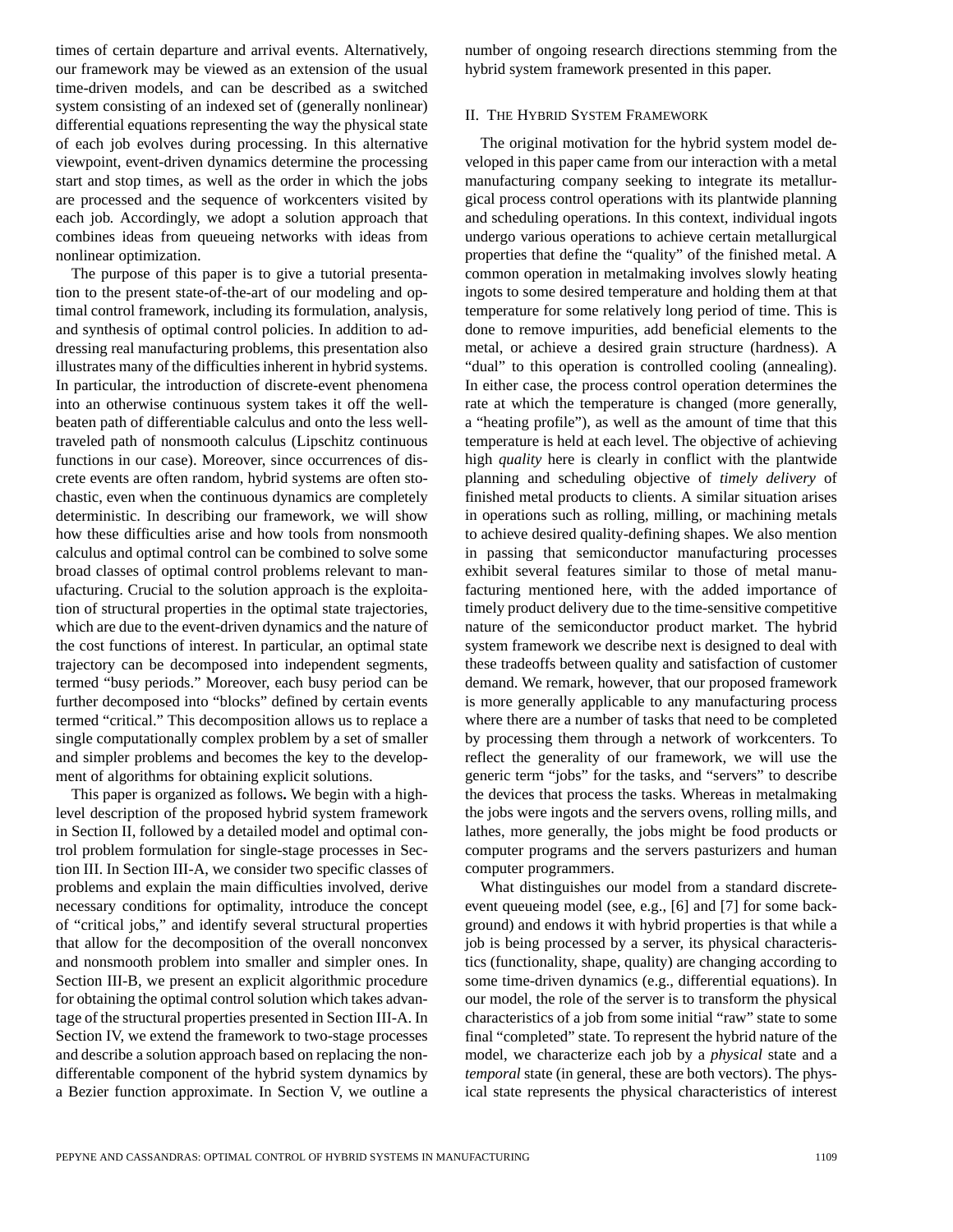

**Fig. 1.** A single-stage manufacturing process.

and evolves according to time-driven differential equations while the job is being processed by a server. The temporal state represents processing start and stop times and evolves according to discrete-event dynamics (queueing dynamics in our case).

Our objective is to formulate and solve optimal control problems that trade off costs on both the physical and temporal states of the completed jobs while taking into account associated control costs. We assume the sequence of jobs and their arrival times are assigned by an external source. In general, a control policy determining how these jobs are processed through the system involves the selection of 1) the waveforms that control the evolution of the physical state of each job, 2) the processing time for each job, 3) the order in which the jobs are to be processed, and, in the case of a network of servers, 4) the sequence of servers each job will visit. The control policy chosen must also satisfy various constraints on the allowable physical states, the allowable control inputs to the physical process, the order in which the jobs are processed, and the sequence of machines each job must visit. Taken separately, methods exist for solving each of the individual subproblems 1)–4) above: nonlinear optimal control for 1); discrete-event dynamic system performance optimization techniques for 2); and scheduling methods for 3) and 4). However, when these four subproblems are combined and tightly coupled, as they are in a hybrid system, the resulting problem is one we cannot generally solve using available methods.

In what follows, we describe our initial efforts toward a complete solution of the above four subproblems. Following a natural progression, our work so far has focused on manufacturing processes consisting of a single operation, with extensions to a series of operations performed in tandem. To preserve the tutorial nature of this paper and keep it from becoming too long, we do not provide complete technical proofs but refer the reader to appropriate references.

# III. SINGLE-STAGE PROCESSES

We begin with a simple manufacturing process consisting of a single operation. We represent this process as a single-server queueing system as shown in Fig. 1. As in standard queueing theory, the server is shown as a circle and the waiting area, or buffer, as an open rectangle.

A total of  $N$  jobs are assigned by an external source and arrive for processing at known times  $0 \le a_1 \le a_2 \le \cdots \le$  $a_N < \infty$ . Let  $i = 1, 2, \dots, N$  be the index used to identify each job. The jobs are processed first-come, first-served (FCFS) by a work-conserving, nonpreemptive server, i.e., the server never idles when there are jobs in the queue and service is never interrupted. The processing time is  $s_i(u_i)$ , which is a function of a control variable  $u_i(t)$ . In general, the control is time-varying over the course of the processing time  $s_i$ . We limit ourselves here, however, to controls constrained to be constant over the duration of service, varying only with each new job, and chosen to ensure that processing times are nonnegative, i.e.,  $s_i(u_i) \geq 0$  (work on problems involving time-varying control may be found in [8]).

1) *Time-Driven Dynamics:* While a job is being processed by the server, its physical state  $z_i$  evolves according to a deterministic differential equation

$$
\dot{z}_i(t) = g_i(z_i, u_i, t) \qquad z_i(\tau_i) = \zeta_i \tag{1}
$$

where  $\tau_i$  is the processing start time for job i and  $\zeta_i$  is the state of the job at that time.

2) *Event-Driven Dynamics:* The completion time of each job is denoted by  $x_i$  and is given by the standard Lindley equation for a FCFS, work-conserving, nonpreemptive queue [7]

$$
x_i = \tau_i + s_i(u_i) = \max(x_{i-1}, a_i) + s_i(u_i) \tag{2}
$$

where we assume  $a_0 = -\infty$  so that  $x_1 = a_1 + s_1(u_1)$ . Note that the control  $u_i$  affects both time-driven dynamics (1) and event-driven dynamics (2), justifying the hybrid nature of the system. There are two alternative ways to view this hybrid system. The first is as a discrete event queueing system with time-driven dynamics evolving during processing in the server, as shown in Fig. 2. The other viewpoint interprets the model as a switched system. To illustrate, assume each job must be processed until it reaches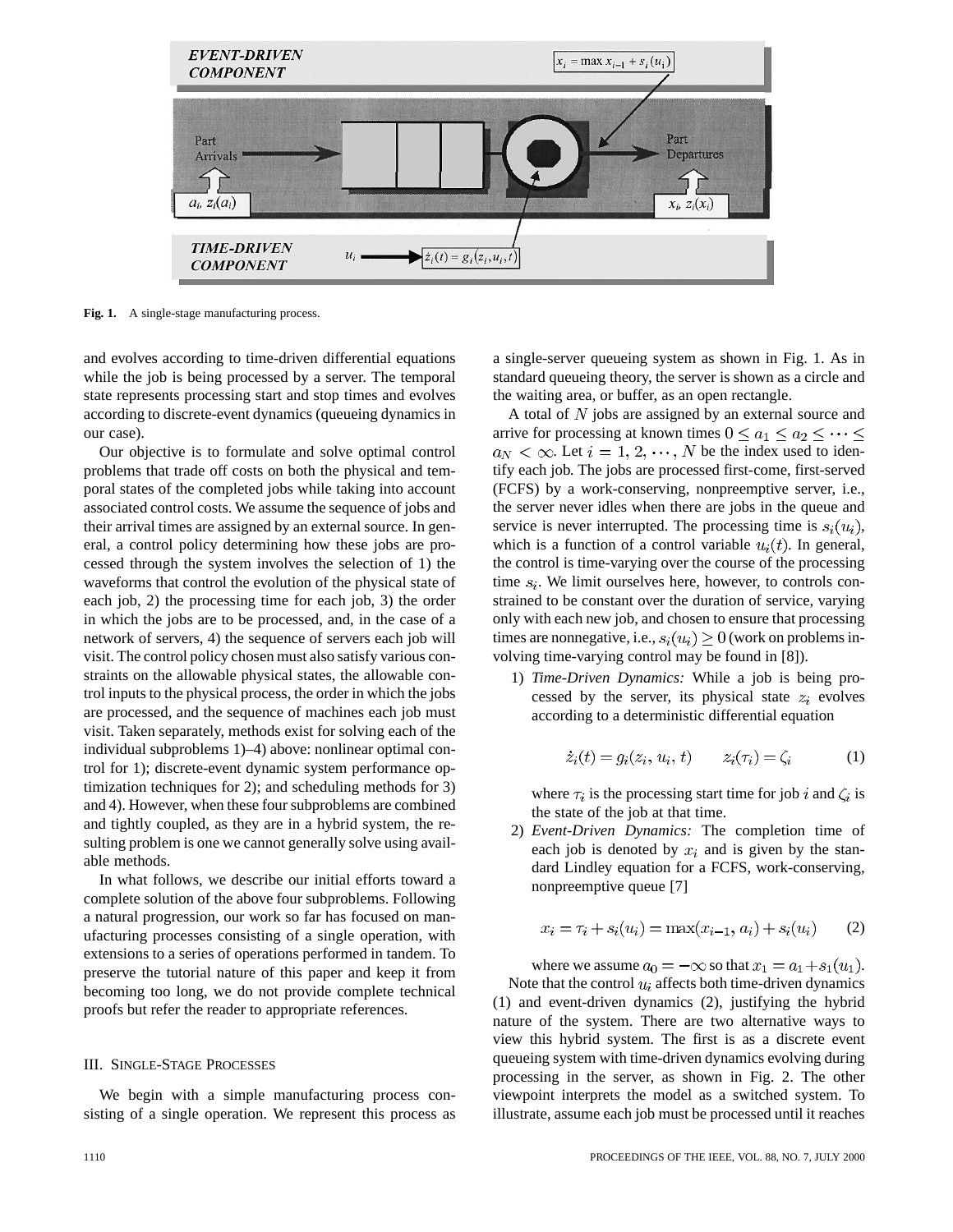

Fig. 2. Typical state trajectory.

a certain "quality" level denoted by  $\Gamma_i$ . That is, choose the processing time for each job such that

$$
s_i(u_i) = \min \left[ t \ge 0 : z_i(\tau_i + t) \right]
$$

$$
= \int_{\tau_i}^{\tau_i + t} g_i(s, u_i, t) ds + \zeta_i \in \Gamma_i \right]. \tag{3}
$$

Fig. 2 shows the evolution of the physical state as a function of time (the "temporal state"). As illustrated in the figure, the dynamics of the physical state experience a "switch" when certain events occur. These events are of two types: *uncontrolled* (exogenous) arrival events, and *controlled* departure events. For the example in Fig. 2, the first event is an exogenous arrival event at time  $a_1$ . When this event occurs, the physical state begins evolving according to  $\dot{z}(t) = g_1(z, u_1, t)$  until it reaches the desired target  $\Gamma_1$ . At this time, denoted by  $x_1$ , we remove job 1 from the server, which generates a controlled departure event. Note that the departure event at time  $x_1$  occurs before the second job arrives at time  $a_2$ . Thus, there is a period of time, an idle period defined by the event times  $x_1$  and  $a_2$ , during which the server has no jobs to process. At time  $a_2$  processing on the second job commences, and the dynamics of the physical state switch to  $\dot{z}(t) = g_2(z, u_2, t)$ . The physical state evolves according to these dynamics until time  $x_2$ , when the target  $\Gamma_2$  is reached and the job is removed from the server. Note, however, that the third job arrived before processing on the second job was completed. This job was forced to wait in the queue until time  $x_2$ , at which point the physical dynamics switch to  $\dot{z}(t) = g_3(z, u_3, t)$ , and work immediately begins on the third job. As indicated in Fig. 2, not only do the arrival and departure events cause switching in the physical dynamics according to (1) but the sequence in which these events occur is governed by their own dynamics given in (2).

For the above single-operation framework defined by (1) and (2), the optimal control objective is to choose a control policy  $\pi = \{u_1, u_2, \dots, u_N\}$  to minimize an objective function of the form

$$
J = \sum_{i=1}^{N} {\{\theta_i(u_i) + \psi_i(x_i)\}}.
$$
 (4)

Note that although, in general, the state variables evolve continuously with time, (4) is a multistage optimization problem since we are concerned with the values of the state variables only at the job completion times  $x_1, \dots, x_N$ . Note also that we do not include a cost on the physical state  $z_i(x_i)$ . Clearly, when the stopping criterion in  $(3)$  is used to obtain the service times, a cost on the physical state is unnecessary because in that case, we know that the physical state of each completed job satisfies our quality objectives, i.e.,  $z_i(x_i) \in \Gamma_i$ . More generally, as we describe next, we can indirectly impose a cost on the physical state by appropriate choice of the functions  $\theta_i(\cdot)$  in (4) and  $s_i(\cdot)$  in (2). This is an "engineering" approximation that makes the problem somewhat more tractable, yet it still captures the essence of the original problem. In particular, we have studied two different classes of problems, each defined in terms of the form of the functions  $\theta_i(\cdot)$ ,  $\phi_i(\cdot)$ , and  $s_i(\cdot)$  in (4) and (2). For the first class, the control is interpreted as the processing time for the job, and the cost function trades off the quality of the completed jobs against the job completion times. We refer to these as Class 1 problems (see also [9]–[11]). For Class 2, the control is interpreted as the effort applied to the job, and the cost function trades off processing speed (which is related to the monetary cost of producing the job) against the job completion times (see [12]). Mathematically, these two classes of problems are defined as follows.

*Class 1 Problems:*

1) For every  $i = 1, \dots, N, \theta_i(\cdot)$ :  $\mathbb{R}^+ \longrightarrow \mathbb{R}^+$  is twice continuously differentiable, strictly convex, monotonically decreasing, and the following limits hold:

and

and

$$
\lim_{u_i \to \infty} \theta_i(u_i) = \lim_{u_i \to \infty} \frac{d\theta_i}{du_i} = 0.
$$

 $\lim_{u_i \to 0^+} \theta_i(u_i) = -\lim_{u_i \to 0^+} \frac{d\theta_i}{du_i} = \infty$ 

- 2) For every  $i = 1, \dots, N$ ,  $\psi_i(\cdot)$ :  $\mathbb{R} \longrightarrow \mathbb{R}$  is twice continuously differentiable, strictly convex, and its minimum is obtained at a finite point  $\delta_i$ .
- 3) For every  $i = 1, \dots, N$ ,  $s_i(\cdot)$ :  $\mathbb{R}^+ \longrightarrow \mathbb{R}^+$  is linear with  $s_i(u_i) = \alpha u_i$  and  $\alpha > 0$ .

*Class 2 Problems:*

- 1) For every  $i = 1, \dots, N, \theta_i(\cdot)$ :  $\mathbb{R}^+ \longrightarrow \mathbb{R}$  is twice continuously differentiable, strictly convex, and monotonically increasing.
- 2) For every  $i = 1, \dots, N, \psi_i(\cdot) : \mathbb{R} \longrightarrow \mathbb{R}$  is twice continuously differentiable, strictly convex, and monotonically increasing.
- 3) For every  $i = 1, \dots, N$ ,  $s_i(\cdot)$ :  $\mathbb{R}^+ \longrightarrow \mathbb{R}^+$  is twice continuously differentiable, strictly convex, monotonically decreasing, and the following limits hold:

$$
\lim_{u_i \to 0^+} s_i(u_i) = -\lim_{u_i \to 0^+} \frac{ds_i}{du_i} = \infty
$$

 $\lim s_i(u_i) = \lim \frac{ds_i}{l} = 0.$ 

$$
u_i \rightarrow \infty \quad u_i \rightarrow \infty \quad \text{and}
$$
\nWhile the above definitions are somewhat technical, their interpretation is consistent with the previous discussion re-

garding time–quality tradeoffs in manufacturing systems. In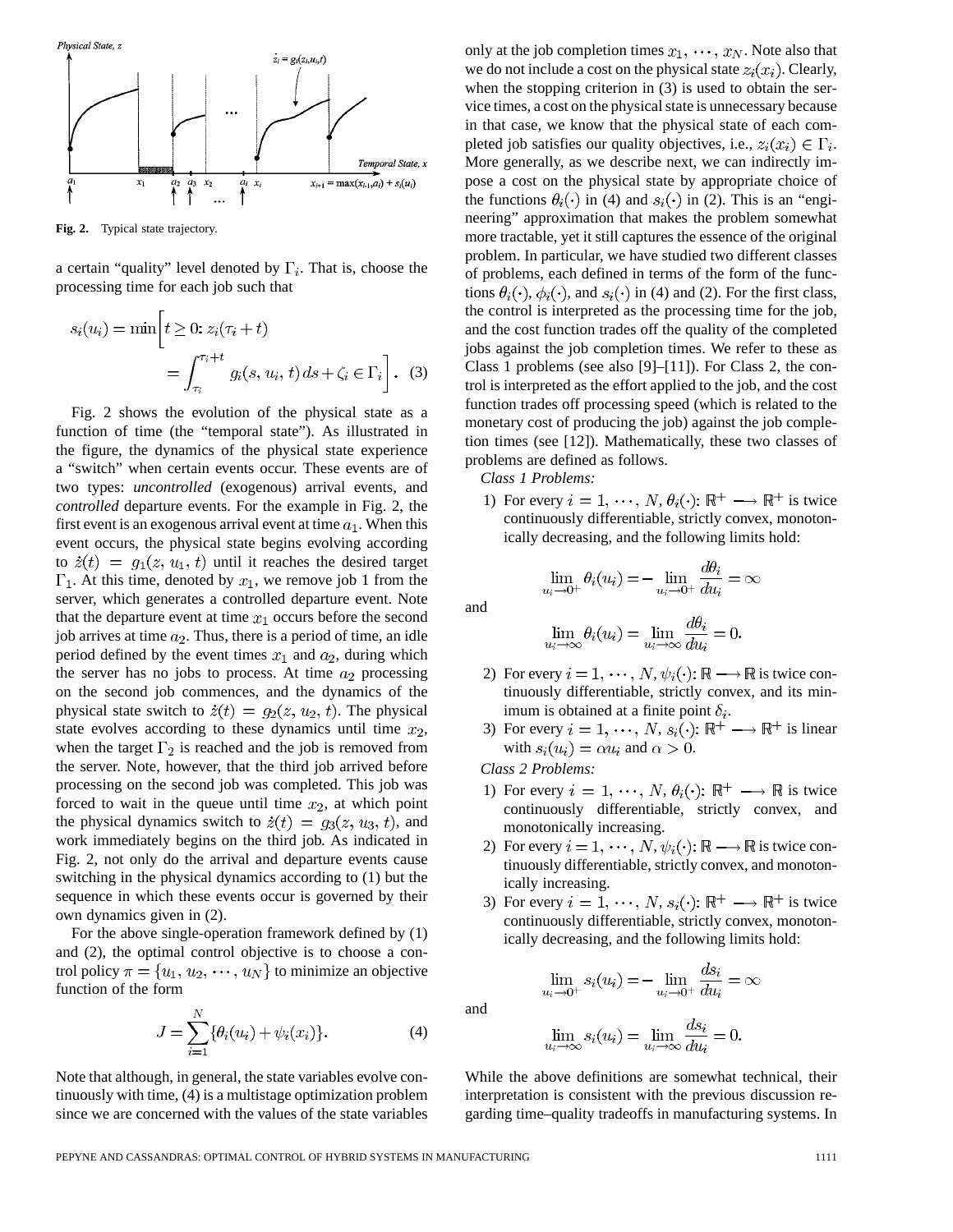the case of Class 1 problems, we interpret the physical state  $z_i$ as a measure of the "quality" of the finished  $i$ th job. Beyond a certain minimum processing time, there are decreasing returns insofar as further improvement in quality is concerned. A common manufacturing problem is to produce jobs that meet certain minimum quality standards and deliver them by specified due dates. To achieve this, we place a cost on poor quality and a cost on missing the due date. As an example, let

$$
\theta_i(u_i) = \frac{1}{u_i} \quad \psi_i(x_i) = (x_i - \delta_i)^2 \quad s_i(u_i) = u_i.
$$
 (5)

This set of functions satisfies the conditions of Class 1. Here, the control  $u_i$  is simply the service time. The cost on the control penalizes short service times, since this generally results in poor quality. Letting  $\delta_i$  be the due date of job i, the cost on the departure time penalizes job earliness and tardiness.

Next, consider a Class 2 problem. In this case, our goal is to process each job so that it achieves a certain desired final state  $z_i(x_i) = q$  from an initial state  $z_i(\tau_i) = \zeta_i = 0$ . Interpreting  $u_i$  as the control effort applied to job  $i$ , a simple form of the physical dynamics is

$$
\dot{z}_i = u_i \tag{6}
$$

where the effort determines the rate at which the quality  $z_i$ evolves and where, for simplicity, we take this effort to be constant over the entire processing time. Then, the amount of time we must process a job to reach the desired quality level  $q$  is

$$
s_i(u_i) = \frac{q}{u_i} \tag{7}
$$

where the requirement that  $s_i(u_i) \geq 0$  implies that  $u_i \geq 0$ . In this setting, it is typical to consider a quadratic cost on the amount of effort involved, hence choosing

$$
\theta_i(u_i) = u_i^2 \tag{8}
$$

and if there is a due date  $\delta_i$  for job i, we may choose a cost penalizing tardiness only as follows:

$$
\psi_i(x_i) = \begin{cases} 0, & x_i < \delta_i \\ (x_i - \delta_i)^2, & x_i \ge \delta_i. \end{cases}
$$
 (9)

Observe that  $(7)$ – $(9)$  satisfy the Class 2 conditions.

The analysis to follow is limited to Class 1 problems. As previously stated, our purpose is to give the intuition and insight behind our main results rather than provide all technical details. Readers interested in the details are referred to [9]–[11] and [13] regarding Class 1 problems, and to [12] regarding Class 2 problems.

#### *A. Analysis of Class 1 Problems*

In the following, we present some of the interesting properties of Class 1 problems. These properties will form the theoretical foundation of the numerical algorithm presented at the end of the section.

We begin by restating the Class 1 optimization problem, which we will hereafter refer to as Problem P1:

$$
\min_{\pi} J = \sum_{i=1}^{N} \{ \theta_i(u_i) + \psi_i(x_i) \}, \qquad \pi = \{ u_1, u_2, \cdots, u_N \}
$$
\n(10)

subject to

$$
x_i = \max(x_{i-1}, a_i) + s_i(u_i)
$$
 (11)

and

$$
s_i(u_i) = \alpha u_i \ge 0, \qquad \alpha > 0 \tag{12}
$$

with a known arrival sequence  $0 \le a_1 \le a_2 \le \cdots \le$  $a_N < \infty$ . The functions  $\theta_i(\cdot)$ , and  $\psi_i(\cdot)$  are assumed to conform to the Class 1 conditions stated earlier. Observe that although this looks like a standard discrete-time optimal control problem, it is worth pointing out that the index  $i$  in (10) does not correspond to time steps; instead, it counts occurrences of the asynchronous job departure events involved in our hybrid system.

Although dynamic programming (DP) is a general-purpose methodology that can be used to solve this problem, and has been used for other types of hybrid system models, such as those studied in [14] and [15], the fundamental limitations arising from the notorious "curse of dimensionality" are well documented. For problems of any real sophistication, the policy space over which one needs to search for the optimal control policy is so large that it makes the computational burden unmanageable, even with today's fast computers. Furthermore, the DP algorithm involves storing historical search information and elements of the control policy, which makes the memory required for problems of even modest dimension prohibitive. Consequently, in practice, one tries to avoid numerically solving the DP equations.

For deterministic optimal control problems with real-valued states and controls, an alternative to DP is provided by variational (gradient-based) approaches (e.g., [16] and [17]). Variational techniques, however, are predicated on the differentiability of the objective function. Due to the nature of event-driven dynamics, however, hybrid systems typically do not yield objective functions with the requisite "smoothness." It is, in fact, the nondifferentiability introduced by the event generating mechanism in hybrid systems that makes associated optimal control problems so difficult to solve (see also [15]).

In the case of Problem P1, the root of the nondifferentiability lies with the max function in the event-driven dynamics (11). The function  $\max(x_i, a_{i+1})$  is clearly not differentiable at the point where  $x_i = a_{i+1}$ ; at all other points, however, it is differentiable with

$$
\frac{d}{dx_i} \max(x_i, a_{i+1}) = \begin{cases} 0, & \text{if } x_i < a_{i+1} \\ 1, & \text{if } x_i > a_{i+1}. \end{cases}
$$

To illustrate this difficulty and gain some insight as to the nature of a typical objective function in (10), consider a simple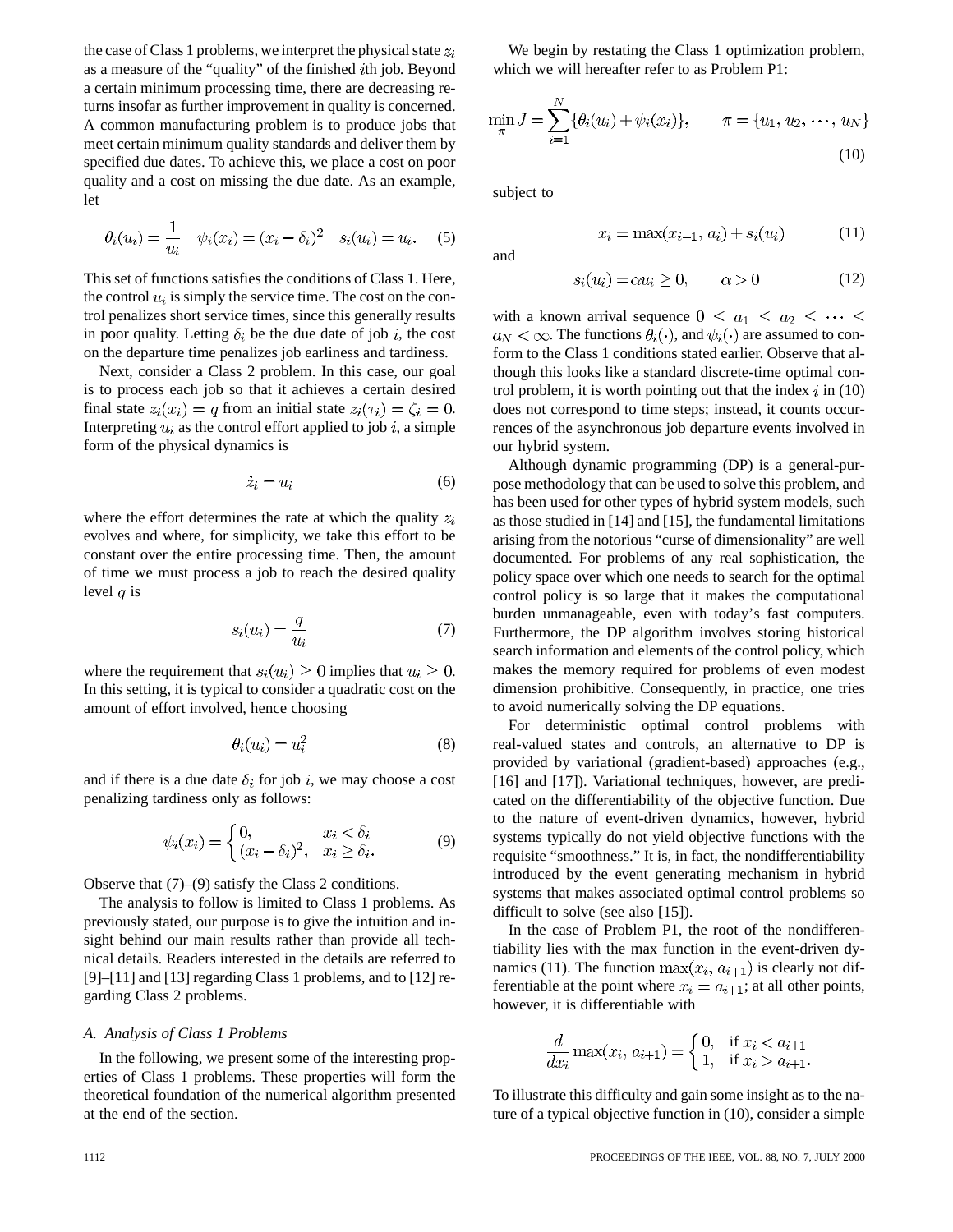Class 1 example with  $N = 2$ . Let  $a_1 = 2$  and  $a_2 = 3$ , and define

$$
\theta_1(u_1) = \frac{1}{u_1}, \quad \theta_2(u_2) = \frac{1}{u_2},
$$
  
\n $\psi_1(x_1) = x_1^2, \quad \psi_2(x_2) = (x_2 - 30)^2.$ 

Making use of (11), this gives the cost function

$$
J(u_1, u_2) = \frac{1}{u_1} + \frac{1}{u_2} + x_1^2 + (x_2 - 30)^2
$$
  
=  $\frac{1}{u_1} + \frac{1}{u_2} + (a_1 + u_1)^2$   
+  $[\max(a_1 + u_1, a_2) + u_2 - 30]^2$   
=  $\frac{1}{u_1} + \frac{1}{u_2} + (2 + u_1)^2$   
+  $[\max(2 + u_1, 3) + u_2 - 30]^2$  (13)

which is plotted in Fig. 3. As seen in the figure, the objective function is generally not smooth: there is evidence of a "crease" in the surface running parallel to the  $u_2$  axis at  $u_1 = 1$ . This corresponds to all points with  $x_1 = a_2$ . The surface is not differentiable across this crease, although it is differentiable everywhere else. Another interesting observation is that  $J(u_1, u_2)$  is *not* a convex function of  $u_1$ , although it is convex in  $u_2$ . This is due to the last term in (13) involving the max function. Nonetheless, we can show [10] that Class 1 problems always have a unique global optimal solution (in this example, it turns out to be  $u_1 = 0.452$  and  $u_2 = 6.965$ .) However, the fact that  $J(\cdot)$  in (10) is generally not a convex function in the control sequence  $\{u_1, \dots, u_N\}$ , despite the convexity assumptions on  $\theta_i(\cdot)$ , and  $\psi_i(\cdot)$ , adds to the difficulty of obtaining numerical solutions.

The points of nondifferentiability illustrated by this example form a critical component of the analysis to follow, and, for this reason, jobs associated with them are singled out and termed "critical."

*Definition 1:* A job  $i = 1, \dots, N-1$  is called *critical* if  $x_i = a_{i+1}.$ 

Intuitively, critical jobs in the optimal policy correspond to the idea of processing job  $i$  as long as possible (to ensure high quality) and releasing it "just in time" for the next arriving job to start processing, i.e., precisely at time  $x_i = a_{i+1}$ . As we will see, it is indeed optimal to control the service times for some selected jobs in this way; determining which ones in particular is an important part of the problem solution.

Critical jobs are important for the following reason: If the optimal solution does not contain any critical jobs, then the objective function is differentiable at its global minimum. In this case, the problem can be solved using gradient-based methods, such as a standard two-point boundary-value problem (TPBVP) solver (e.g., see [17]). If the solution does contain critical jobs, however, a gradient-based method will not converge, but will "chatter," jumping back and forth across the crease at the minimum. We have developed an algorithm that detects this chattering and responds by taking action to force certain jobs to be critical (see [18]). Although this algorithm works well most of the time, it is heuristic and may fail to find the optimal solution.



**Fig. 3.** Plot of a portion of  $J(u_1, u_2)$  showing that it is nonconvex and nonsmooth.

*1) Nonsmooth Optimization:* To develop a rigorous solution approach that takes into account the nondifferentiability associated with critical jobs, we use some basic results from nonsmooth optimization theory (see [19] and [20]). Nonsmooth optimization theory deals with the optimization of Lipschitz continuous functions  $f: E \to \mathbb{R}^n$ , which satisfy  $|f(x) - f(y)| \leq K|x - y|$ , where K is a positive constant and  $x, y \in E$ , an open subset of  $\mathbb{R}^n$ . Note that Lipschitz functions are continuous, but need not be everywhere differentiable. According to Radmacher's theorem, they are, however, differentiable almost everywhere. The max function is a Lipschitz function, continuous and differentiable everywhere except at the point where its arguments are equal. Since the sum of Lipschitz functions is Lipschitz, and a composite function of Lipschitz functions is Lipschitz, our objective function in (10) is Lipschitz continuous. While objective functions in hybrid optimal control problems can have discontinuities (see [15]), they are more often Lipschitz, and this is due to the event-generating mechanism.

For continuously differentiable (smooth) functions, a necessary condition for a point to be a local extremum is that the gradient be zero there, and gradient-based methods can be used to search for points satisfying this condition. The necessary condition for general Lipschitz functions, which are often referred to as *nonsmooth* functions, cannot be phrased in terms of the gradient, since the gradient may not exist at the local extrema (as in our problem when the optimal solution contains critical jobs). Instead, the conditions for optimality are phrased in terms of a generalization of the gradient. Specifically, suppose  $f: \mathbb{R}^n \to \mathbb{R}$  is a locally Lipschitz continuous function of  $u \in \mathbb{R}^n$ , and let  $S(u)$  denote the set of all indexed sequences  $\{u_m\}_{m=1}^{\infty} \subset \mathbb{R}^n$  that satisfy the following three conditions: i)  $u_m \to u$  as  $m \to \infty$ , ii) the gradient  $\nabla f(u_m)$  exists for all  $m = 1, 2, \dots$ , and iii)  $\lim_{m\to\infty} \nabla f(u_m) = \varphi$  exists. Then, the *subdifferential* of f at u is denoted by  $\partial f(u)$  and is defined as the convex hull of all limits  $\varphi$  corresponding to every sequence  $u_m \in S(u)$ . The subdifferential has the following three fundamental properties (see [19]): i)  $\partial f(u)$  is a nonempty, com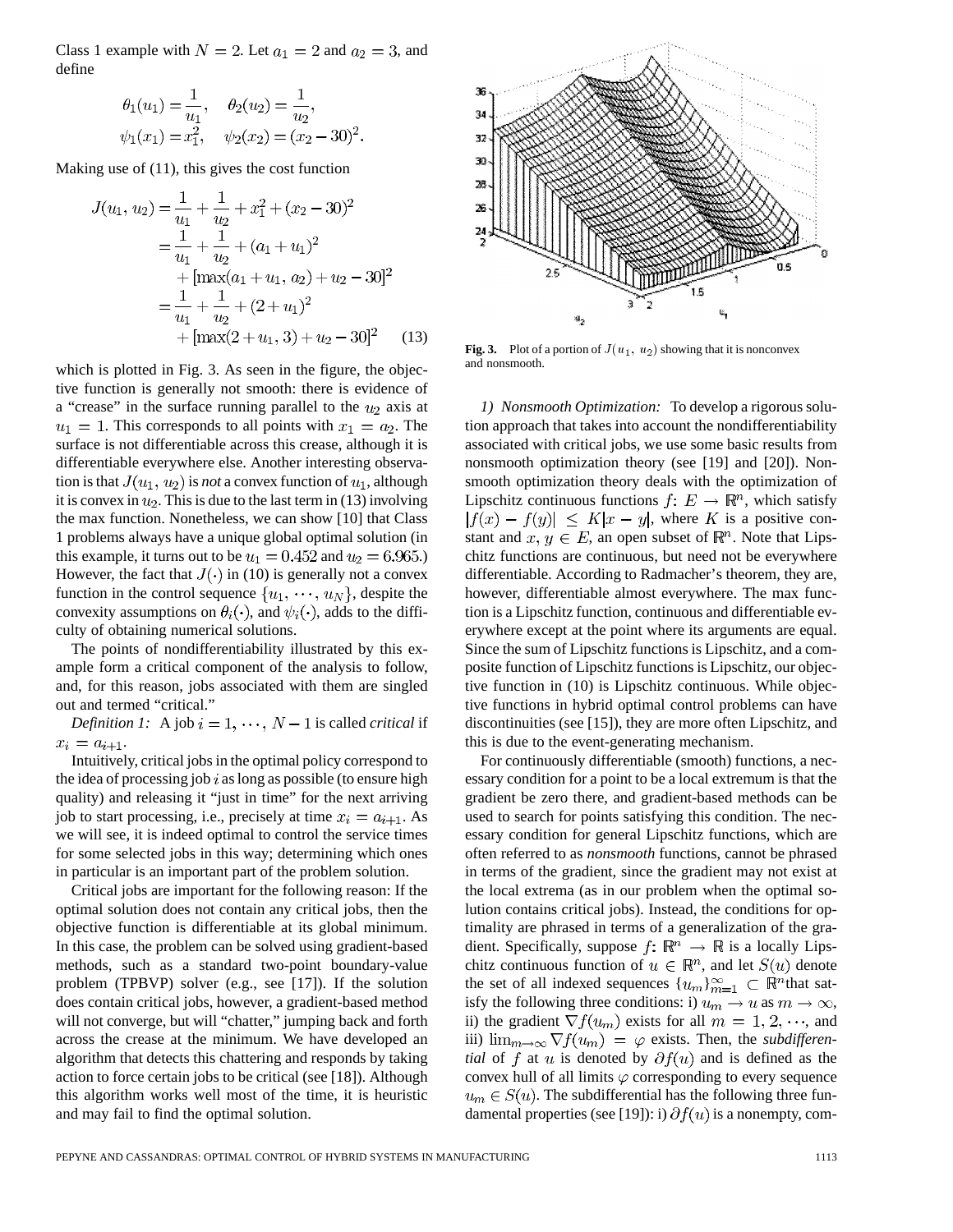pact, and convex set in  $\mathbb{R}^n$ , ii)  $\partial f(u)$  is a singleton *iff* f is continuously differentiable in some open set containing  $u$ , in which case  $\partial f(u) = \nabla f(u_m)$ , and iii) if u is a local extremum of f, then  $0 \in \partial f(u)$ . Each element  $\varphi$  of the subdifferential is referred to as a *generalized gradient*, or, in the convex case, a *subgradient*.

As a simple illustrative example, let us evaluate the subdifferential for the absolute value function,  $f(x) = |x|$ , at  $x = 0$ , where it is not differentiable. Since  $x = 0$  is the global minimum, it must satisfy the necessary condition for optimality, i.e.,  $0 \in \partial f(0)$ . In this case, the subdifferential is nothing but a closed interval on the real line, whose left and right endpoints are given respectively by the left derivative,  $\lim_{x \uparrow 0^-} ((df(x))/dx) = -1$ , and the right derivative,  $\lim_{x \to 0^+} ((df(x))/dx) = 1$ . The subdifferential is, therefore, given by  $\partial f(0) = [-1, 1]$ , and clearly,  $0 \in \partial f(0)$ .

*2) Subdifferential Derivation:* The third property of the subdifferential presented in the previous section is the most important to us, since it provides a way to check if a candidate solution satisfies the necessary conditions for optimality. Solving our optimization problem  $(10)$ – $(12)$ , therefore, requires deriving an expression for the subdifferential  $\partial J(u_1, \dots, u_N)$ . As we will see, the special structure of the event-driven dynamics (11) makes the derivation of the subdifferential rather straightforward and not much different than the simple example involving  $f(x) = |x|$  in the previous section.

Referring back to Fig. 2, we see that, as the hybrid system operates, it generates a sequence of departure times in response to the given sequence of arrival times. These two sequences taken together define a *sample path*. It is convenient to divide a sample path into *busy* periods, during which the server is actively processing jobs, and *idle* periods, during which the system is empty waiting for jobs to arrive. Formally, we have the following.

*Definition 2:* An *idle period* is a time interval  $(x_k, a_{k+1})$ such that  $x_k < a_{k+1}$  for any  $k = 1, \dots, N-1$ .

*Definition 3:* A *busy period* is a time interval  $(a_k, x_n]$ defined by a subsequence  $\{k, k+1, \dots, n\}$  such that i)  $x_{k-1} < a_k$ , ii)  $x_i \ge a_{i+1}$  for all  $i = k, \dots, n-1$ , and iii)  $x_n < a_{n+1}$ .

It is also useful to partition each busy period into *blocks*. A block starts with the first job after either a critical job or an idle period and it ends either with the next critical job or with the last job in the busy period. For any job  $i = 1, \dots, N$  let us define

and

$$
n(i) = \min\{n \ge i \colon x_n < a_{n+1}\}\tag{14}
$$

$$
m(i) = \min\{m \ge i : x_m \le a_{m+1}\}.
$$
 (15)

In words,  $n(i)$  is the index of the last job in the *busy period* that contains job i, and  $m(i)$  is the index of the last job in the *block* that contains job  $i$ . If the last job in the block that contains job *i* is *critical*, then  $m(i) < n(i)$  and  $x_{m(i)} = a_{m(i)+1}$ . On the other hand, if the last job in the block containing job i is *not critical*, then  $m(i) = n(i)$  and  $x_{m(i)} < a_{m(i)+1}$ .

These definitions are helpful in evaluating the subdifferential  $\partial J(u_1, \dots, u_N)$ , which is given in terms of the left and right derivatives of  $J(u_1, \dots, u_N)$  with respect to  $u_1, \dots, u_N$ . To see this, let us fix all controls on some sample path such that jobs  $i, \dots, m(i)$  are all in the same block and  $x_{m(i)} < a_{m(i)+1}$ . Since the service times are given by  $s_i = \alpha u_i$ , by adjusting the control  $u_i$  (keeping all other controls fixed), we change the departure times  $x_i$  of all jobs  $j = i, \dots, m(i)$  through

$$
x_j = \max(x_{i-1}, a_i) + s_i(u_i) + \sum_{k=i+1}^{j} s_k(u_k)
$$
 (16)

where the max accounts for the fact that job  $i$  may be the first in its busy period. Moreover,

$$
\frac{d\max(x_j, a_{j+1})}{dx_j} = \frac{dx_j}{dx_j} = 1 \quad \text{for all } j = i, \dots, m(i)-1
$$

and

$$
\lim_{x_{m(i)} \uparrow a_{m(i)+1}} \frac{d \max(x_{m(i)}, a_{m(i)+1})}{dx_{m(i)}} = \frac{d a_{m(i)+1}}{dx_{m(i)}} = 0
$$
\n(17)

where the limit above is obtained by increasing  $u_i$  in (16) in such a way that  $x_j$  approaches  $a_{j+1}$  from the left for  $j =$  $m(i)$ . In addition, since  $x_{m(i)} < a_{m(i)+1}$ , the state equation (11) implies that  $((d \max(x_j, a_{j+1}))/dx_j) = 0$  for all  $j >$  $m(i)$ . Therefore, recalling (16)

$$
\lim_{x_{m(i)} \uparrow a_{m(i)+1}} \frac{\partial J}{\partial u_i}
$$
\n
$$
= \lim_{x_{m(i)} \uparrow a_{m(i)+1}} \frac{\partial}{\partial u_i} \left[ \sum_{j=1}^N [\theta_j(u_j) + \psi_j(x_j)] \right]
$$
\n
$$
= \frac{d\theta_i}{du_i} + \sum_{j=i}^{m(i)} \frac{d\psi_j}{dx_j} \frac{dx_j}{du_i}
$$
\n
$$
= \frac{d\theta_i}{du_i} + \frac{ds_i}{du_i} \sum_{j=i}^{m(i)} \frac{d\psi_j}{dx_j}
$$
\n
$$
= \frac{d\theta_i}{du_i} + \alpha \sum_{j=i}^{m(i)} \frac{d\psi_j}{dx_j}.
$$
\n(18)

Denoting this left derivative with respect to  $u_i$  by  $\xi_i^-$ , we set

$$
\xi_i^- = \frac{d\theta_i}{du_i} + \alpha \sum_{j=i}^{m(i)} \frac{d\psi_j}{dx_j}.
$$
 (19)

A similar argument can be made for the right derivative by starting with  $u_i$  such that  $x_{m(i)} > a_{m(i)+1}$ , and noting that

$$
\lim_{x_j \downarrow a_{j+1}} \frac{d \max(x_j, a_{j+1})}{dx_j} = \frac{dx_j}{dx_j} = 1
$$
 (20)

1114 PROCEEDINGS OF THE IEEE, VOL. 88, NO. 7, JULY 2000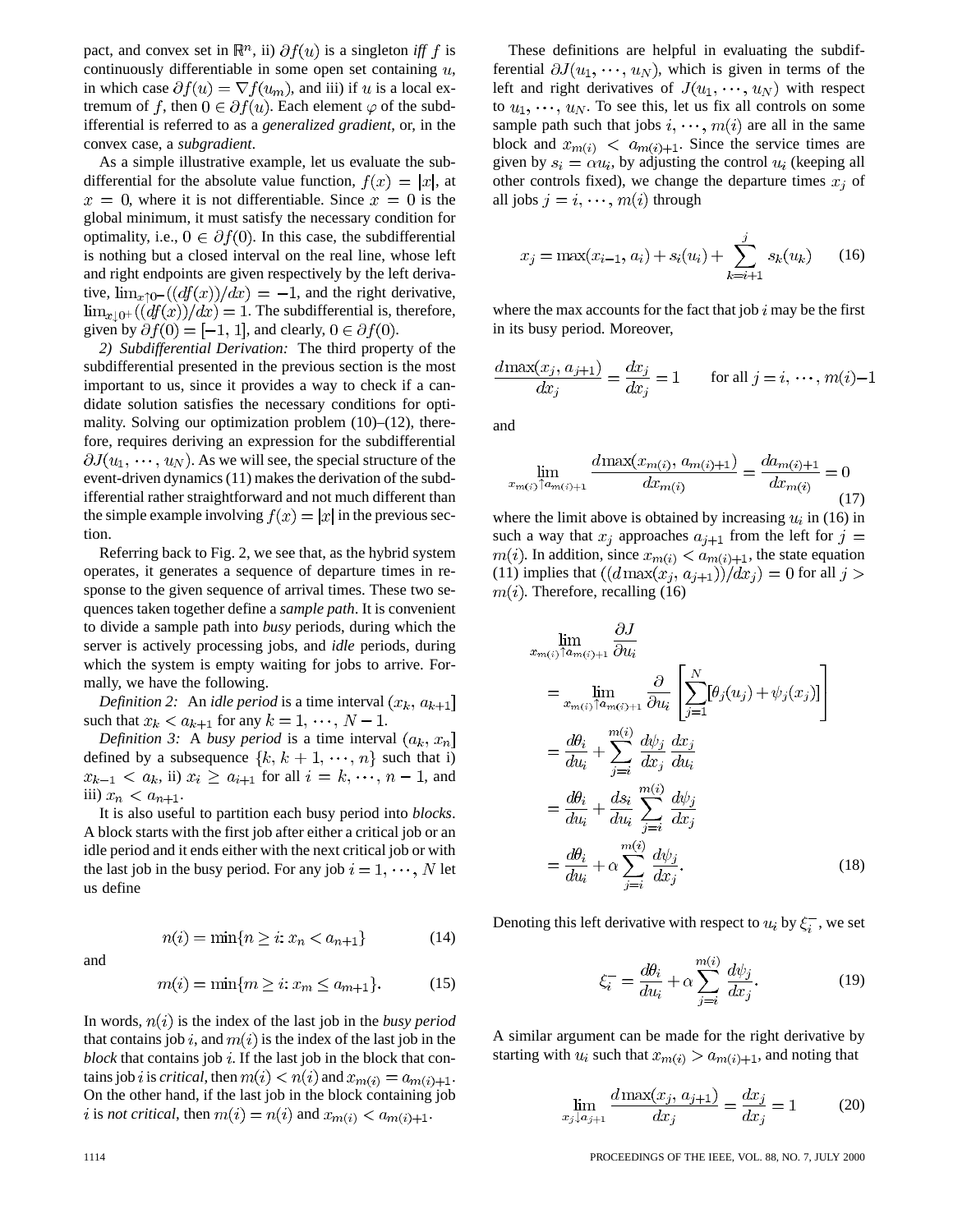for any critical job  $j$  between  $i$  and the end of the busy period that contains it, given by  $n(i)$ . Hence

$$
\frac{d \max(x_j, a_{j+1})}{dx_j} = \frac{dx_j}{dx_j} = 1 \quad \text{for all } j = i, \dots, n(i)-1
$$

in which case we get

$$
\lim_{x_{m(i)} \downarrow a_{m(i)+1}} \frac{\partial J}{\partial u_i} = \frac{d\theta_i}{du_i} + \alpha \sum_{j=i}^{n(i)} \frac{d\psi_j}{dx_j}.
$$
 (21)

Denoting this right derivative with respect to  $u_i$  by  $\xi_i^+$ , we set

$$
\xi_i^+ = \frac{d\theta_i}{du_i} + \alpha \sum_{j=i}^{n(i)} \frac{d\psi_j}{dx_j}.
$$
 (22)

*3) Necessary Conditions for Optimality:* For Problem P1, it is easy to establish, using (19) and (22), the inequality  $\xi_i^-\leq \xi_i^+$  for all  $i=1,\dots,N$  (a proof may be found in [10]). Thus, all intervals  $[\xi_i^-, \xi_i^+]$  are well defined. Then, the subdifferential of our objective function (10) is given by

$$
\partial J = [\xi_1^-, \xi_1^+] \times \cdots \times [\xi_N^-, \xi_N^+] \subset \mathbb{R}^N. \tag{23}
$$

A necessary condition for optimality then follows directly from the fact presented in Section III-A1 that for a locally Lipschitz continuous function  $f$ , if  $u$  is a local extremum of f, then  $0 \in \partial f(u)$  [19].

*Theorem 3.1:* For Problem P1, an optimal control sequence  $u_i$ ,  $i = 1, \dots, N$ , must satisfy

$$
0 \in [\xi_i^-, \xi_i^+] \subset \mathbb{R}^1 \tag{24}
$$

for each  $i = 1, \dots, N$ .

Using this necessary condition, we were able to show (see [10]) that the optimal solution for Problem P1 is unique.

*Theorem 3.2:* For Problem P1, the optimal control sequence  $u_i$ ,  $i = 1, \dots, N$ , is unique.

Establishing this uniqueness result is not trivial and it is particularly interesting because, as Fig. 3 clearly shows, the objective function is generally not convex and, therefore, may have local minima. Not only does nonconvexity make it difficult to establish uniqueness of the optimal solution but it also complicates the derivation of numerical algorithms. We remark that this difficulty does not arise in Class 2 problems, since it is easy to show using basic results from convexity theory [21] that these problems yield a strictly convex objective function, in which case there is only a single minimum.

*4) Decoupling Properties:* Due to the nature of the event-generating mechanism (queueing dynamics), our hybrid system has two useful decoupling properties that help to simplify its analysis and aid in the development of explicit algorithms. These properties are stated below as lemmas, proofs for which can be found in [10]. The first decoupling property is the *idle period decoupling* property.

*Lemma 3.1:* Consider a busy period consisting of jobs  $\{k, \dots, n(k)\}\$  and let  $i \in \{k, \dots, n(k)\}\$ . The optimal control  $u_i^*$  depends only on the arrival times  $a_k, \dots, a_{n(k)}$  (it does not depend on the arrival times of jobs in other busy periods).

A related, but weaker, property applies to blocks and is referred to as *partial coupling*.

*Lemma 3.2:* Consider a block consisting of jobs  $\{j, \dots, m(j)\}\$  and let  $i \in \{j, \dots, m(j)\}\$ . The optimal control  $u_i^*$  depends only on the arrival times  $a_i$  and  $a_{m(i)+1}$ (it does not depend on any other arrival times).

These decoupling properties are central to the numerical algorithm presented in Section III-B. The idle period decoupling property tells us that the controls for individual busy periods can be determined independently of each other. This decomposes a large optimization problem consisting of  $N$ jobs into several smaller subproblems, one for each busy period. Further, partial coupling tells us that the controls for the jobs that come after a critical one are independent of the controls for the jobs that precede the critical job. This decomposes each busy period into subproblems, one for each block. Consequently, if we can identify the busy period structure (i.e., which jobs will be in which busy periods), and the block structure within each busy period (i.e., which jobs will be critical), then the problem can be solved as a collection of smaller independent subproblems. Therefore, of obvious importance is the identification of the busy period structure and the critical jobs within the busy periods.

*5) Critical Jobs and Critical Intervals:* As we mentioned already, obtaining solutions for our hybrid system model is complicated by the possibility that the optimal solution may contain critical jobs. At first sight, it might seem that the possibility of obtaining a solution with  $x_i$  precisely equal to  $a_{i+1}$  would be a very rare, even pathological, situation. However, this is not the case; in fact, almost any sample path will have some critical jobs within its busy periods. To see why this is and gain some more insight into critical jobs, let us explain how they occur.

Consider a busy period on an optimal sample path. Without loss of generality, because of Lemma 3.1, consider the first busy period on the sample path, starting at time  $a_1$ . Suppose this busy period contains  $B$  jobs and that none of these jobs are critical, i.e.,  $m(1) = n(1)$ . Denote the optimal departure times for the jobs in this busy period by  $x_{i,B}, i = 1, \dots, B$ . Here, i is the index of the job and B is the number of jobs in the busy period that contains job  $i$ . Assuming there exists an arrival sequence that gives such a busy period, we have the following two properties (detailed proofs given in [10]).

*Lemma 3.3:* The optimal departure times  $x_{i,B}$ ,  $i = 1, \dots, B$ , depend only on  $a_1$  and B.

*Lemma 3.4:* The optimal departure times  $x_{i,B}$ ,  $i = 1, \dots, B$ , are monotonically decreasing in B, i.e.,  $x_{i,B} \leq x_{i,\overline{B}}$  for all  $B \geq \overline{B}$ .

The significance of Lemma 3.3 is that it allows us to precompute  $x_{i,B}$  for any given  $a_1$  and positive integer . Lemma 3.4 is needed in order to explain the mechanism responsible for critical jobs. In particular, under this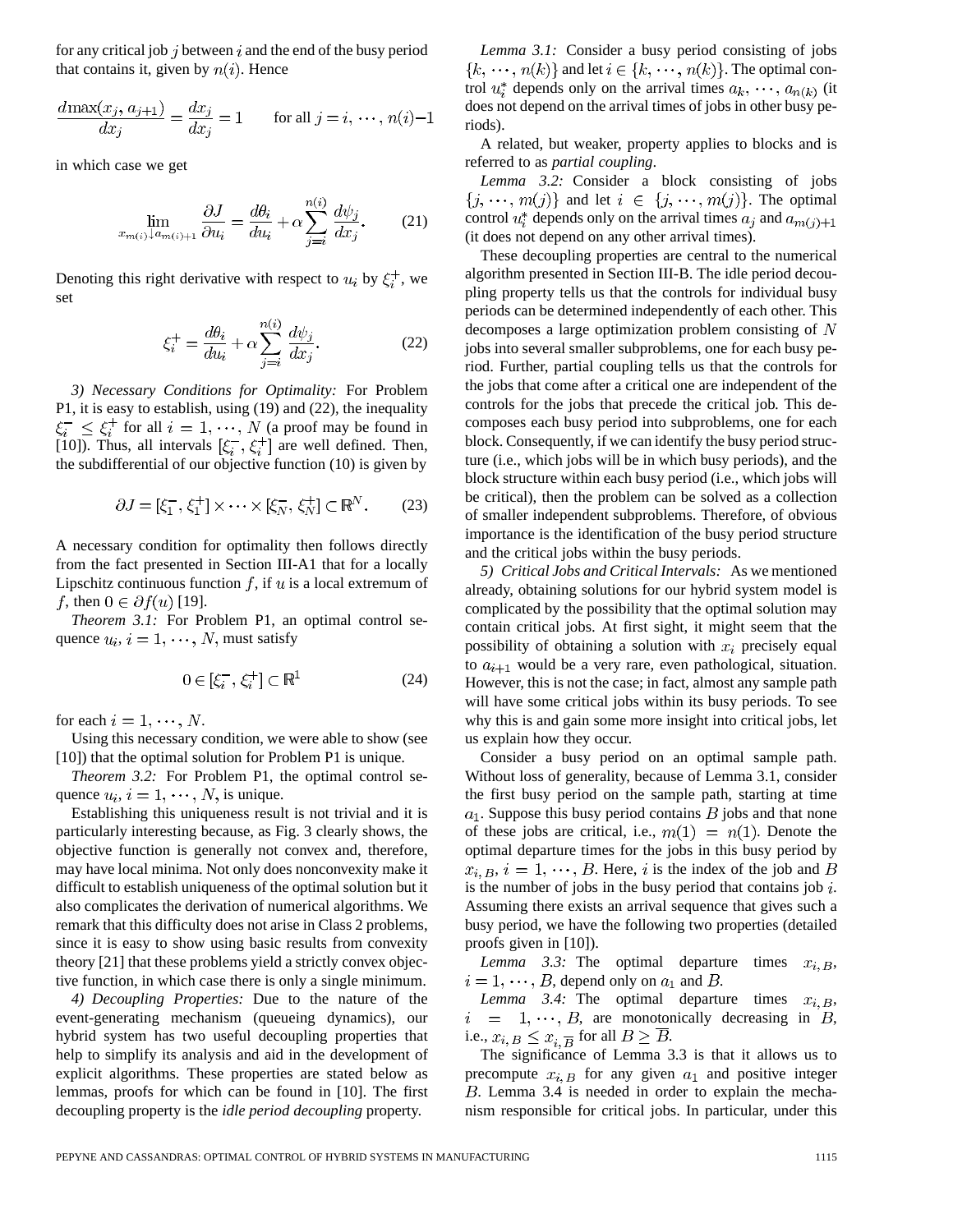lemma intervals of the form  $[x_{i,B}, x_{i,i}]$  for any B and  $i = 1, \dots, B-1$  are well defined since  $x_{i, B} \leq x_{i, i}$ . Then, the following provides a criterion for checking the presence of critical jobs in a busy period (proof given in [10]).

*Lemma 3.5:* A busy period beginning with job  $i = 1$  and containing  $B$  jobs on an optimal sample path includes at least one critical job if  $a_{i+1} \in [x_{i,B}, x_{i,i}]$  for one or more jobs  $i = 1, \dots, B - 1.$ 

We refer to the time intervals  $[x_{i,B}, x_{i,i}]$  as *critical intervals*. Clearly, the wider the critical intervals, the greater the likelihood that the busy period will contain critical jobs. For typical Problem P1 examples we have considered, these intervals are, in fact, quite wide and result in the frequent occurrence of critical jobs.

While Lemma 3.5 can be used to determine *whether or not* a busy period will contain critical jobs, it cannot be used to determine *which* jobs in the busy period will be critical. To answer this question, one must actually explicitly solve the problem. One exception arises when the following sufficient condition is satisfied (again, a proof is given in [10]):

*Lemma 3.6:* Consider a busy period beginning with job  $i = 1$ , and suppose there are a total of N jobs remaining to be processed. If there exists some  $L \leq N$  such that  $a_{i+1}$  $x_{i,N}$  for all  $i = 1, \dots, L-1$  and  $x_{L,L+1} \le a_{L+1} \le x_{L,L}$ , then job  $L$  is critical.

Thus, Lemma 3.6 is sufficient to identify a critical job, whereas Lemma 3.5 implies that there are other situations where critical jobs can occur. To illustrate, consider the example shown in Fig. 4 for the case  $N = 3$ . In the figure,  $x_{1,1}, x_{1,2}, x_{2,2}, x_{1,3}, x_{2,3}, x_{3,3}$  have been computed for a given arrival time  $a_1$  and  $B = 1, 2$ , and 3. First, consider the implications of Lemma 3.6. With  $N = 3$  and  $L = 1$ , according to the lemma, if  $x_{1,2} \le a_2 \le x_{1,1}$ , as shown in Fig. 4(a), then job 1 is critical (regardless of  $a_3$ ). Therefore, the optimal departure time for job 1 is  $x_1 = a_2$ . Note that if  $a_2 < x_{1,2}$  then job 2 is definitely in the same busy period as job 1, whereas if  $a_2 > x_{1,1}$  then job 2 must start a separate busy period. Thus, the location of  $a_2$  relative to the critical interval  $[x_1, 2, x_1, 1]$  allows us to determine whether job 1 is critical, whether it ends the first busy period, or whether it is included in a busy period containing at least the first two jobs. Similarly, for  $L = 2$ , if  $a_2 < x_{1,3}$  and  $x_{2,3} \le a_3 \le x_{3,3}$ , as shown in Fig. 4(b), then job 2 is critical.

Next, consider Lemma 3.5. Suppose that  $a_2 < x_{1,2}$  and  $a_3 < x_{2,3}$ . Then, with  $j = 2$  and  $B = 3$ , if  $x_{1,3} \le a_2 <$  $x_{1,2}$  and  $a_3 < x_{2,3}$ , job 1 is the only job in the busy period satisfying the condition of this lemma, and hence must be critical. On the other hand, suppose  $x_{1,3} \le a_2 < x_{1,2}$  and  $x_{2,3} \le a_3 < x_{2,2}$ , as shown in Fig. 4(c). In this case, both  $j = 1, 2$  satisfy the conditions of the lemma; therefore, either or both of jobs 1 and 2 might be critical. Until we actually solve the problem, however, it is not possible to make a final determination.

When a case such as the one shown in Fig. 4(c) arises, we need a different criterion for identifying critical jobs. One such criterion is given by the following property:

$$
\xi_i^- \cdot \xi_i^+ < 0. \tag{25}
$$



**Fig. 4.** Critical intervals for an example with  $N = 3$ .

The intuition behind this fact is not hard to see. From Theorem 3.1, we know that each critical job must satisfy  $0 \in$  $[\xi_i^-, \xi_i^+]$ . Thus, it is expected that  $\xi_i^-$  and  $\xi_i^+$  should have opposite signs, unless one of them were exactly zero. Because of uniqueness (Theorem 3.2), this can only happen in regions of measure zero, i.e., the objective function cannot have a flat region (i.e., a region with zero slope) either along the nondifferentiable "crease" (see Fig. 3) or to either side of it when the crease includes the global minimum. In fact, a stronger, necessary, and sufficient condition for critical jobs may be derived, which includes (25) as part of it; we omit it, since we do not make use of it in this paper, but the reader is referred to [10] for details. Equation (25) leads to a "sign test," which will be used in the algorithm to be described next to determine which jobs will be critical.

# *B. A Backward-Recursive Algorithm*

As already mentioned, if the optimal solution to our hybrid optimal control problem could never contain critical jobs, then the objective function would be differentiable at its (unique) global minimum, and a standard gradient-based TPBVP solver, like those described in the classical texts (e.g., [17]), could be used to obtain numerical solutions. As just described, however, critical jobs not only can occur, but are, in fact, a usual feature of our optimal solutions. As a consequence, our hybrid system optimal control problem will typically have an objective function that is not differentiable at its minimum, in which case gradient-based methods will not work. Of course, other methods designed for solving nonsmooth optimization problems could be used. However, these algorithms are either computationally very complex or use first-order necessary conditions to guide their search, in which case they may get trapped in a local, instead of the global, minimum of this nonconvex optimization problem. In contrast, the algorithm we develop next is specifically tailored to our hybrid system optimal control problem, and, as such, it is efficient. Although not yet formally shown, we conjecture that it is guaranteed to return the unique global optimal solution (as opposed to a potentially local minimum).

The algorithm is based on the following fundamental observation: Even though the *overall* optimization problem is nonsmooth (recall Fig. 3), the controls within each *block*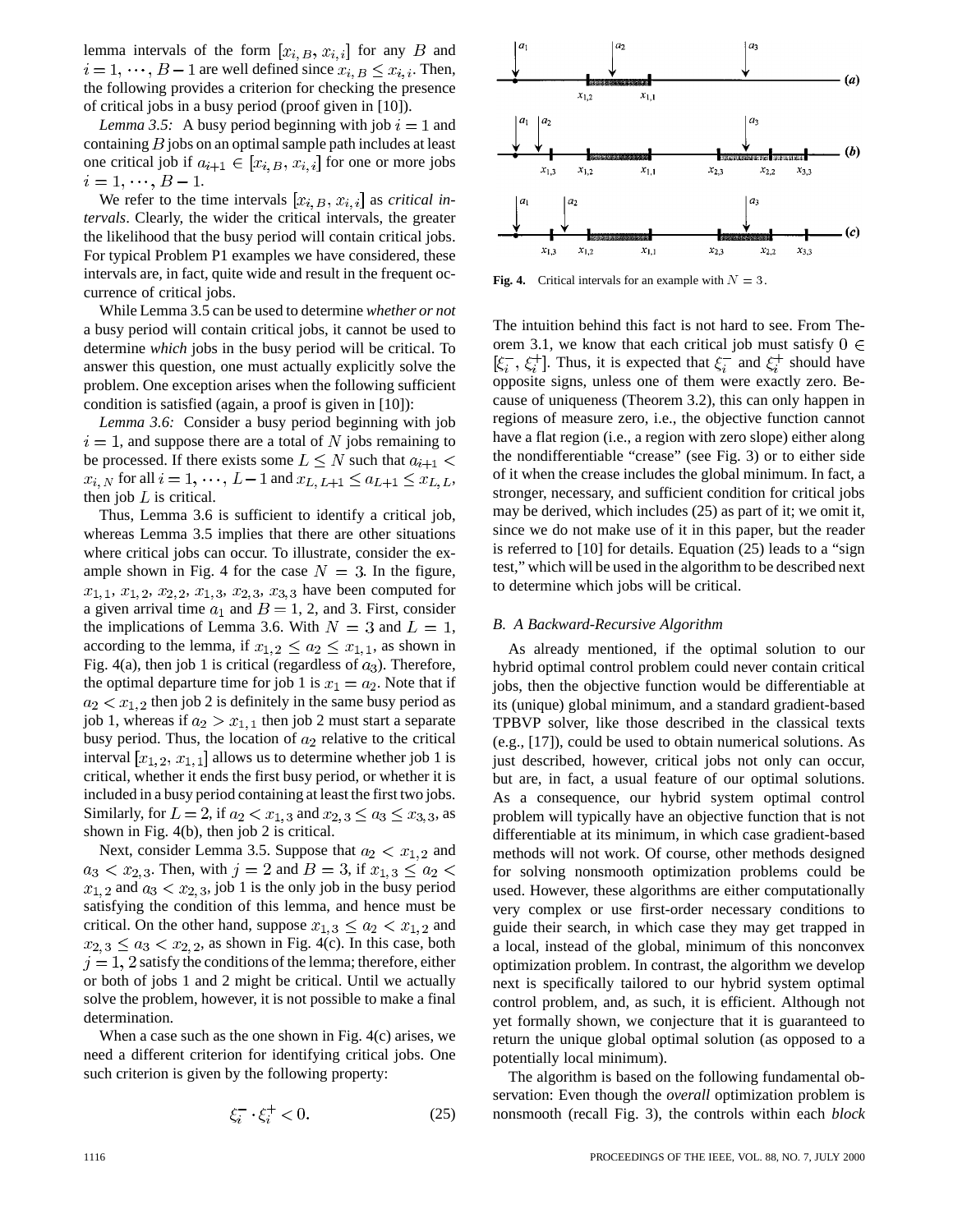can be obtained by solving a smooth nonlinear optimization problem with terminal constraints on the departure time of the last job in the block. For example, consider a busy period consisting of jobs  $k, \dots, n(k)$ , and suppose that this busy period contains two blocks, i.e.,  $m(k) < n(k)$  and  $m(m(k) + 1) = n(k)$ , as shown in Fig. 5. Then, by the idle period decoupling property (Lemma 3.1) and the partial coupling property (Lemma 3.2), we can determine the optimal controls for the jobs in this busy period by solving two independent TPBVPs: the first for jobs  $k, \dots, m(k)$ , with terminal constraint  $x_{m(k)} = a_{m(k)+1}$  (e.g., using a TPBVP solver and the penalty function approach; see [17]) and the second for jobs  $m(k) + 1, \dots, n(k)$ , with no terminal constraint on the departure time  $x_{n(k)}$ . That is, if we can identify the *busy period structure* of the optimal solution, and the *block structure* within each busy period, then we can decompose the solution of a computationally difficult nonsmooth optimization problem into a collection of simpler, smooth optimization problems (one for each block). What we need, therefore, is systematic way to identify the busy period and block structures of the optimal solution.

One possibility is to exhaustively search over all possible busy period and block structures for the optimal one. The main difficulty with such an approach is its computational complexity. It can be shown that there are  $2^{N-1}$  different *busy period structures* [11]. By the same argument, a busy period containing B jobs has  $2^{B-1}$  block structures. Such an approach is, therefore, infeasible, except for very small problems. Algorithm 1 given below provides a much more efficient way of determining the optimal busy period and block structures.

In describing the algorithm, we use the following definitions.

*Problem*  $P_{j,k}(C)$ *:* 

$$
\min_{u_j, \cdots, u_k} J = \sum_{i=j}^{k} \{ \theta_i(u_i) + \psi_i(x_i) \}
$$
 (26)

subject to

$$
x_i = \max(x_{i-1}, a_i) + s_i(u_i)
$$
 (27)

where, if  $C = 1$ , we include the terminal constraint

$$
x_k = a_{k+1}
$$

and if  $C = 0$ , there is no terminal constraint. As usual, the arrivals  $a_j, \dots, a_k$  and the terminal constraint  $a_{k+1}$  are assumed known.

We also define

$$
\xi_{j,k} = \frac{d\theta_j}{du_j} + \frac{ds_j}{du_j} \sum_{i=j}^{k} \frac{d\psi_i}{dx_i}.
$$
 (28)

In this notation,  $\xi_i^- = \xi_{i, m(i)}$  and  $\xi_i^+ = \xi_{i, n(i)}$ , where  $\xi_i^$ and  $\xi_i^+$  were defined in (19) and (22).



Fig. 5. A busy period consisting of two blocks.

The essential idea of the algorithm is to solve the overall nonsmooth optimization problem, which includes jobs  $1, \dots, N$  by decomposing it into a sequence of subproblems  $P_{i,k}(C)$ , each of which is simpler (since it involves fewer jobs, i.e.,  $j, \dots, k$ ) and is also smooth. That is, we will only attempt to solve subproblems with  $m(j) = m(k)$ , in which case, efficient (conjugate) gradient-based methods can be used to solve  $P_{j,k}(C)$ . To do this, the algorithm proceeds in a backward-recursive manner, starting with job  $N$  and adding earlier jobs one at a time, until all jobs have been considered. As each new job  $i$  is added, simple sign tests on the right and left derivatives  $\xi_i^-$  and  $\xi_i^+$  are performed to identify the busy period and block structures, and smooth optimal control problems are solved (with and without terminal constraints, as required) to obtain the optimal controls. The basic structure of the algorithm is as follows; for complete details, see [18].

Algorithm 1:

 $\bullet$  INPUT:

The arrival sequence,  $a_1, \dots, a_N$  and a terminal constraint flag  $TC$ . If  $TC = 1$ , the terminal constraint,  $a_{N+1}$ , is also needed.

INITIALIZE: If  $TC = 0$ , solve  $P_{N,N}(0)$  to get  $u_N^*$ ,  $x_N^* = a_N + s_N(u_N^*)$ , and set  $m(N) = N$  and  $n(N) = N;$ 

If  $TC = 1$ , set  $x_N^* = a_{N+1} = a_N + s_N(u_N^*)$ , invert the service function to get  $u_N^* = s_N^{-1}(a_{N+1} - a_N)$ , and set  $m(N) = N$  and  $n(N) = n(N + 1)$ .

- $i=N-1,N-2,\cdots,1\colon$
- Step 1) Set  $x_i^* = a_{i+1} = a_i + s_i(u_i^*)$ , and invert the service function to get, .
- Step 2) Compute  $\xi_{i,i}$  and  $\xi_{i,n(i+1)}$ , and conduct a sign test to determine the nature of the coupling between jobs  $i$ and the busy period that begins with job  $i+1$ . Step 2.1) If  $\xi_{i,i} \cdot \xi_{i,n(i+1)} < 0$  (i.e., opposite sign), then job  $i$  is critical

[recall equation (25)].

Set  $m(i) = i$  and  $n(i) = n(i+1)$ . Go to Step 1.

Step 2.2) If  $\xi_{i,i} > 0$  and  $\xi_{i,n(i+1)} > 0$ , then job  $i$  is decoupled from  $i + 1$  and forms a separate busy period.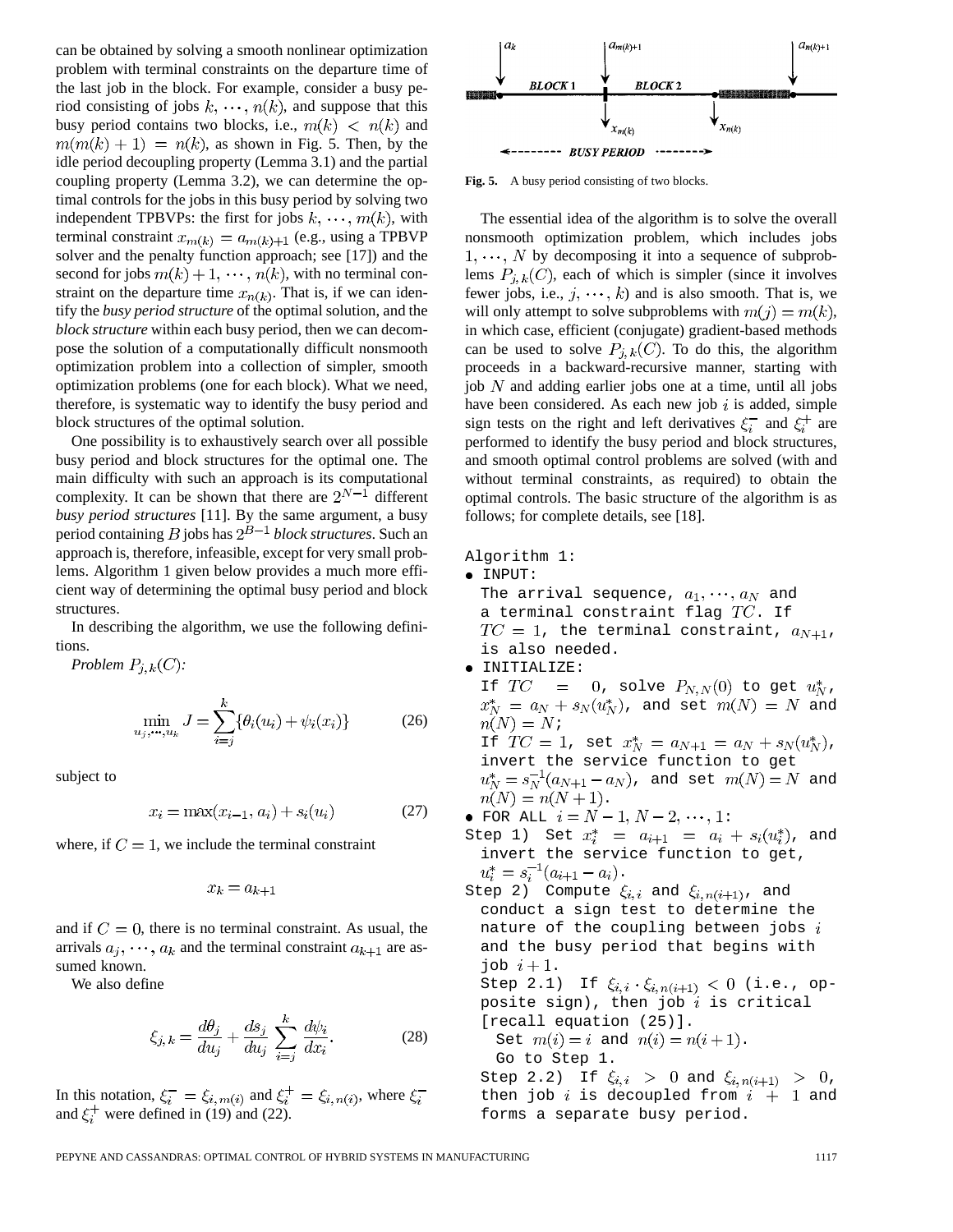Solve  $P_{i,i}(0)$  to get  $u_i^*$  and  $x_i^* = a_i + s_i(u_i^*).$ Set  $m(i) = i$  and  $n(i) = i$ . Go to Step 1.

Step 2.3) If  $\xi_{i,i}$  < 0 and  $\xi_{i,n(i+1)}$  < 0, job  $i$  is coupled to  $i + 1$ , in which case a block-by-block forward sweep is used to merge job  $i$  into the busy period that contains job  $i + 1$  (details omitted).

Check to see if the busy period formed overlaps with the next (provided there is one to overlap with), i.e., check to see if  $n(i)$  < N and  $x_{n(i)} > a_{n(i)+1}$ . If there is no overlap, go to Step 1). - Otherwise (i.e., there is overlap), make a recursive call to Algorithm 1, with a terminal constraint  $x_{n(i)} = a_{n(i)+1}$  to find the controls that make the last job in the busy period containing jobs  $i, \dots, n(i)$ 

critical. Conduct a sign test to see if the controls computed above are optimal (details omitted). If so, go to Step 1); else, go to Step 2.3) to merge the two busy periods.

The easiest way to explain the algorithm, including the details omitted in Step 2.3), is through a simple example. Accordingly, let us consider the following  $N = 5$  problem:

$$
\min_{u_1, \dots, u_5} J = \sum_{i=1}^5 \{u_i^{-1} + x_i^2\}
$$
  
subject to  $x_i = \max(a_i, x_{i-1}) + u_i^2$  (29)

for the arrival sequence  $\{0.4, 0.5, 0.7, 0.9, 1.3\}$ . Note that, although this problem has the same interpretation as Class 1 (trades off quality against completion time), the service functions  $s_i(u_i)$  are not linear. Hence, this problem is more general than those in Class 1. However, it is possible to show (using basic facts from convex analysis [21]) that this particular example has a strictly convex objective function, and hence satisfaction of the necessary conditions implies that the unique global solution has been found.

Fig. 6, which plots sample paths (the number of jobs in the system vs. time), shows the progress of Algorithm 1 (implemented through MATLAB) as it proceeds job by job toward the final solution.

*Initialization*  $(i = 5)$ : The algorithm is initialized by solving  $P_{5, 5}(0)$  to obtain  $u_5^*$  and  $x_5^* = a_5 + (u_5^*)^2$ . These arrival and departure events are plotted in Fig. 6(a).

 $i = 4$ : Next, job 4 is introduced, and the algorithm seeks to find the optimal controls  $u_4^*$  and  $u_5^*$ 



**Fig. 6.** Example showing the operation of the backward-recursive Algorithm 1.

for these two jobs in isolation. To do so, the algorithm must determine whether or not job 4 should be decoupled from job 5, coupled to it, or be a critical job. To determine this, we assume job 4 is critical, and set  $x_4^* = a_5 = a_4 + s_4(u_4^*),$ in which case,  $u_4^* = s_4^{-1}(a_5 - a_4)$  [Step 1)]. Then, by computing the quantities  $\xi_{4,4}$  and  $\xi_{4,5}$ [Step 2)], a simple sign test tells us the nature of the coupling between the two jobs.

- 1) If  $\xi_{4,4}$  and  $\xi_{4,5}$  have opposite signs [Step  $2.1$ ], then by  $(25)$ , job 4 is critical.
- 2) If  $\xi_{4,4} > 0$  and  $\xi_{4,5} > 0$ , then we know from definitions (19) and (22) that increasing the control increases the cost.
- 3) Conversely, if  $\xi_{4,4} < 0$  and  $\xi_{4,5} < 0$ , then increasing the control decreases the cost.

Consequently, when the service function  $s_i(\cdot)$ is monotonically increasing, as in this example, then both  $\xi_{4,4}$  and  $\xi_{4,5}$ 's being positive implies that the service time is too long, and there should be an idle period between jobs 4 and 5 [Step 2.2)]. On the other hand, these quantities being negative says that the service time is too short, and job 4 should be merged with job 5 [Step 2.3)]. As illustrated in Fig. 6(b),  $\xi_{4,4}$  and  $\xi_{4,5}$  are both positive, implying that jobs 4 and 5 are decoupled into separate busy periods. We, therefore, follow Step 2.2) and solve  $P_{4,4}(0)$  to obtain  $u_4^*$  and  $x_4^*$ ; the result is shown in Fig. 6(c). Because of the idle period decoupling property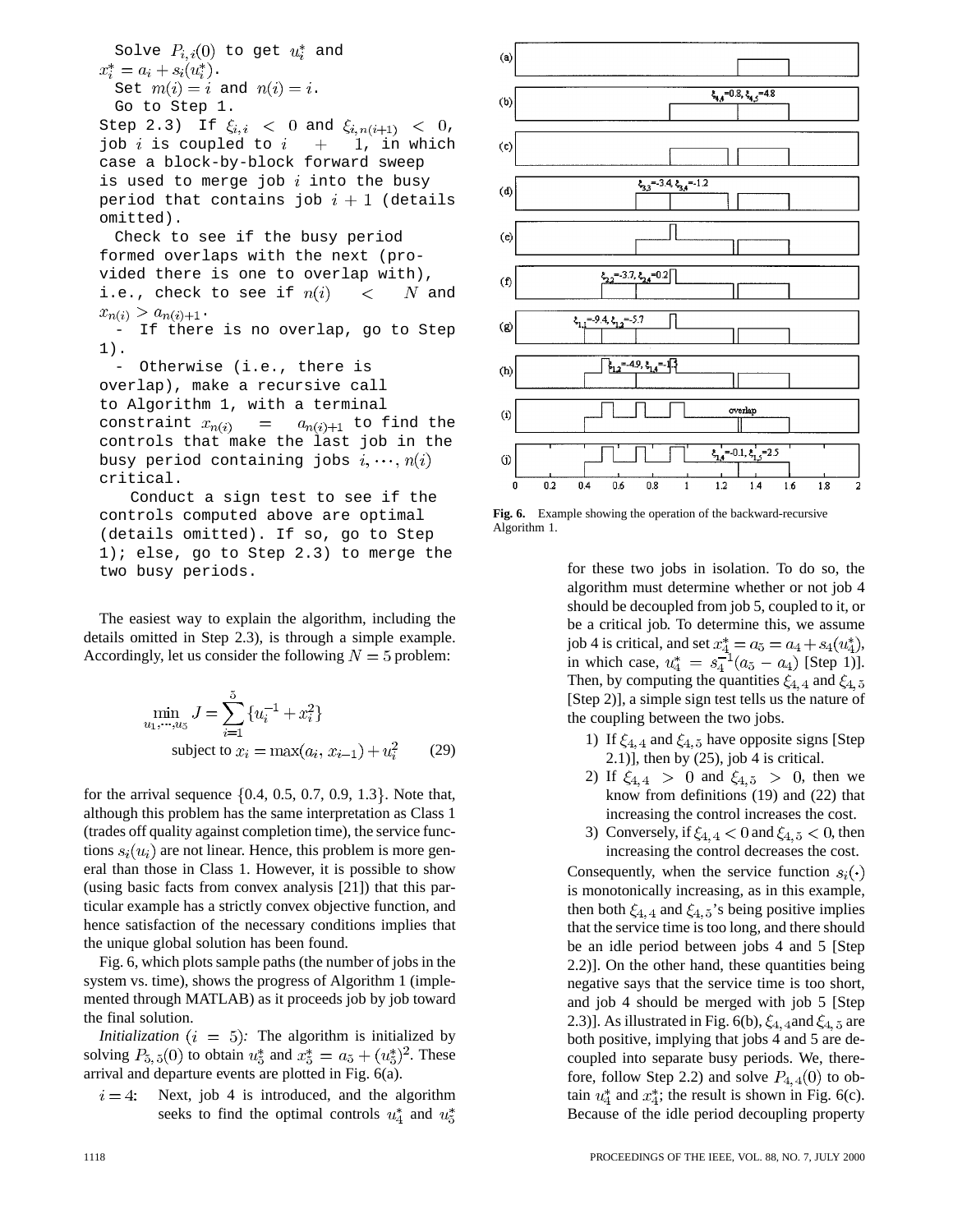(Lemma 3.1), the optimal control  $u_5^*$  for job 5 does not need to be reevaluated.

Here we make the following remark: if the service function is monotonically decreasing, as for Class 2 problems, Algorithm 1 can still be used if the sign tests in Steps 2.2) and 2.3) are switched, i.e., both positive implies decoupling jobs i and  $i + 1$ , and both negative implies coupling jobs i and  $i + 1$ .

- $i=3$ : The algorithm continues by introducing job 3, making it critical, computing  $\xi_{3,3}$  and  $\xi_{3,n(4)} =$  $\xi_{3,4}$ , and performing the sign test of Step 2). As shown in Fig. 6(d),  $\xi_{3,3}$  and  $\xi_{3,4}$  are both negative, indicating that jobs 3 and 4 should be coupled by merging job 3 into the same busy period as job 4. To do this, the algorithm executes Step 2.3) and solves  $P_{3,4}(0)$  to get the result shown in Fig. 6(e). Since there is no overlap between  $x_4$ and  $a_5$ , the algorithm is done with job 3. Again, because of the idle period decoupling property, the optimal control for job 5 does not change.
- $i=2$ : When job 2 is introduced, the sign test in Step 2.1) indicates it should be critical [see Fig. 6(f)]. Once more, because of the partial coupling property, the controls for jobs 3–5 are unaffected, and the algorithm is finished with job 2.
- $i=1$ : When job 1 is introduced, things get interesting. In this case, the sign test of Step 2) indicates that job 1 should be merged into the busy period containing jobs 2–4 [see Fig.  $6(g)$ ] and the algorithm executes Step 2.3). Note that the algorithm cannot merge job 1 by simply solving  $P_{1,4}(0)$ , because it may turn out that job 2 is still critical, in which case  $P_{1,4}(0)$  is a nonsmooth optimization problem, which is precisely what we are trying to avoid. To deal with this possibility, merging job 1 into the busy period containing jobs 2–4 requires a block-by-block forward sweep through the busy period. The first part of the forward sweep involves solving  $P_{1,2}(1)$ , resulting in Fig. 6(h). A sign test with  $\xi_{1,2}$  and  $\xi_{1,4}$  then indicates that the block just formed by merging jobs 1 and 2 should be merged with the block containing jobs 3 and 4, i.e., we now know that job 2 will *not* be critical. We already know that job 3 is not critical, hence, the algorithm proceeds to solve  $P_{1,4}(0)$ , obtaining the result shown in Fig. 6(i), and the algorithm is finished with the first part of Step 2.3). The algorithm then proceeds to the second part of Step 2.3) to check if the busy period just formed overlaps with the busy period containing job 5. In this case, there is overlap indicating that the busy period consisting of jobs 1–4 needs to be merged with the busy period consisting of job 5. Merging these busy periods requires some care, because doing so could result in any one of the jobs  $1, \dots, 4$  becoming critical. To merge the two busy periods, this step begins by making

a recursive call to Algorithm 1 to solve a fixed endpoint problem for jobs 1–4 with terminal constraint  $x_4 = a_5$ . Without going into the details, this results in Fig. 6(j). Conducting a sign test with  $\xi_{1,4}$  and  $\xi_{1,5}$  indicates that job 4 is critical. Consequently, the algorithm is finished with job 1, and the solution is complete.

As just described, Algorithm 1 solves the nonsmooth optimization problem by decomposing it into a collection of *simpler and smooth* optimization problems, essentially identifying the block structure, and solving a smooth optimization problem for each block. This capability, however, comes at the cost of a complex recursive procedure that can require recomputing the controls for each job several times before the final solution is obtained. It should be clear that the algorithm achieves its best performance when all jobs are critical, because in that case it only needs to solve  $P_{N,N}(0)$  (in the initialization step), and after that all of the other controls are obtained by inverting the service function [Steps 2.2) and 2.3) are never invoked]. The next best situation is when every job forms a separate busy period. In this case, the solution becomes one of solving N problems  $P_{i,i}(0)$ , one for each job  $i = 1, \dots, N$ . The worst case is when all jobs are in a single busy period, since this generally requires repeated merging of blocks. Even so, the algorithm is much more efficient than examining all possible block structures.

We remark that we have recently developed two other algorithms for the Class 1 problems. The first, described in [11], is another backward algorithm. It is similar to Algorithm 1, except that it searches busy period structures instead of block structures. We have shown that this algorithm does not need to search all  $2^{N-1}$  possible busy period structures, but at most  $2N - 1$ . The second algorithm, described in [13], gives an even better performance, requiring a search of only  $N$  busy period structures to solve the problem. Moreover, we can prove that both algorithms are guaranteed to obtain the unique optimal solution. Our ongoing research is investigating the advantages and disadvantages of the various algorithms we have developed.

# IV. TWO-STAGE PROCESSES

Next, we look at the simplest case of a manufacturing process involving multiple operations, i.e., a manufacturing process that requires a sequence of two operations to be performed on each job. A natural extension of the cost function (4) for the single-stage case gives the minimization problem

$$
J = \sum_{i=1}^{N} \{ \theta_{i,1}(u_{i,1}) + \theta_{i,2}(u_{i,2}) + \psi_{i,1}(x_{i,1}) + \psi_{i,2}(x_{i,2}) \}
$$

where the first subscripted quantity is the job index  $(i =$  $1, \dots, N$  and the second is the server index  $(j = 1, 2)$ . Assuming both queues are FCFS, nonidling, and nonpreemptive, the event-driven dynamics are given by two coupled Lindley equations of the same form as (2)

$$
x_{i,1} = \max(x_{i-1,1}, a_i) + s_{i,1}(u_{i,1})
$$
  

$$
x_{i,2} = \max(x_{i-1,2}, x_{i,1}) + s_{i,2}(u_{i,2}).
$$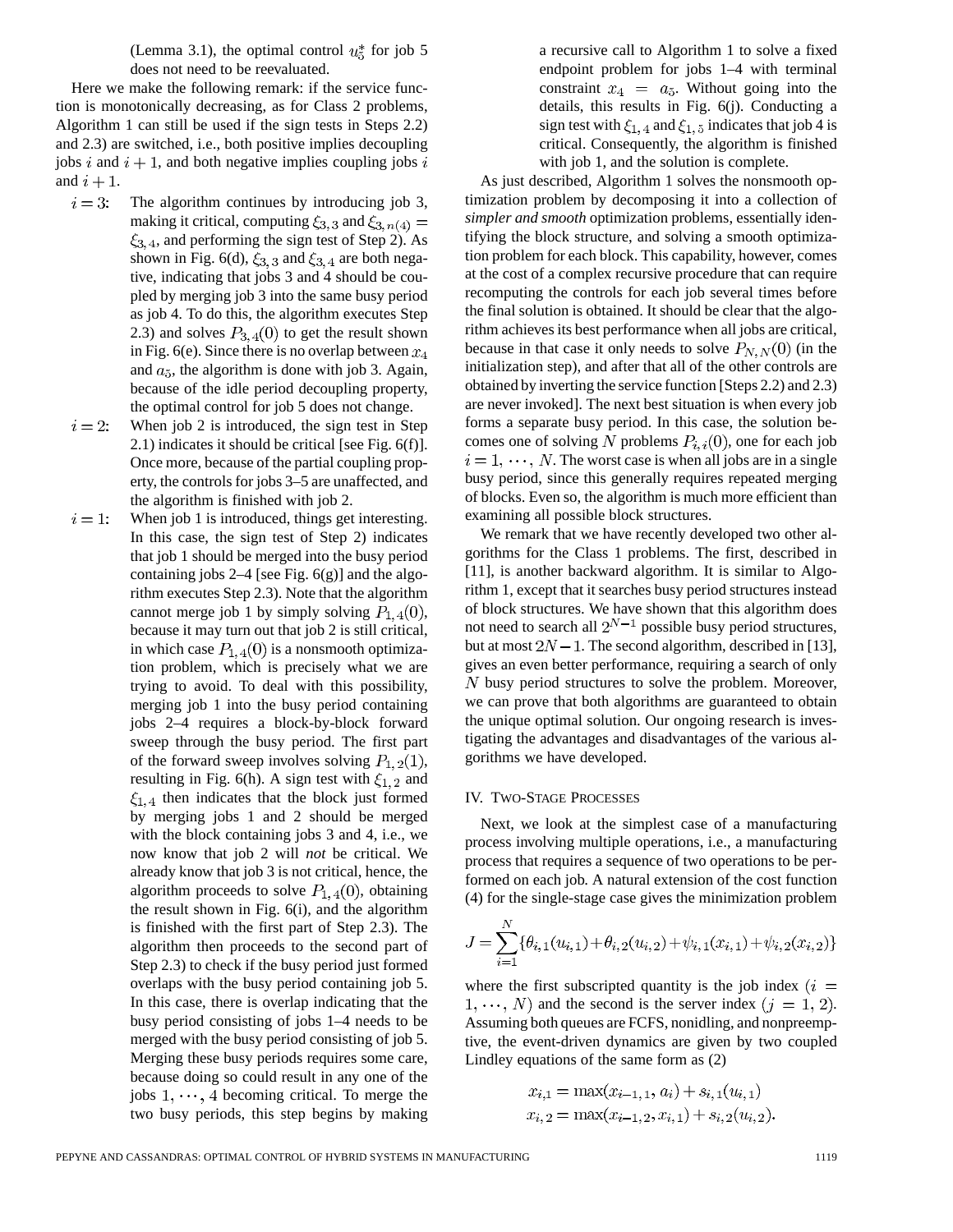Note the coupling between the two stages: a departure from the first immediately becomes an arrival at the second. Again we need nonnegative service times, i.e.,  $s_{i,1}(u_{i,1}) \geq 0$  and  $s_{i,2}(u_{i,2}) \geq 0.$ 

For this tandem operation case, therefore, we have the following optimal control problem, which we will call Problem P2:

$$
\min_{\pi} J
$$
\n
$$
= \sum_{i=1}^{N} \{ \theta_{i,1}(u_{i,1}) + \theta_{i,2}(u_{i,2}) + \psi_{i,1}(x_{i,1}) + \psi_{i,2}(x_{i,2}) \},
$$
\n
$$
\pi = \{ u_{1,1}, \dots, u_{N,1}, u_{1,2}, \dots, u_{N,2} \}
$$
\n(30)

subject to

$$
x_{i,1} = \max(x_{i-1,1}, a_i) + s_{i,1}(u_{i,1})
$$
 (31)

$$
x_{i,2} = \max(x_{i-1,2}, x_{i,1}) + s_{i,2}(u_{i,2})
$$
 (32)

and

$$
s_{i,1}(u_{i,1}) \ge 0 \t s_{i,2}(u_{i,2}) \ge 0 \t (33)
$$

with a known arrival sequence  $0 \le a_1 \le a_2 \le \cdots \le a_N <$  $\infty$ . For the examples in this section, we will assume that the functions  $s_{i, j}(\cdot)$ ,  $\theta_{i, j}(\cdot)$ , and  $\psi_{i, j}(\cdot)$  conform to the Class 2 conditions. Under these conditions, we can show that the objective function (although nonsmooth) is strictly convex, and hence has a unique solution.

For the single operation case, it was relatively easy to obtain the subdifferential as a collection of intervals as shown in (23). The situation is not as simple in the two-stage case. For one, now the control for each job is a vector, consisting of a control for the first operation and another for the second. For another, the coupling between the two operations complicates matters substantially. As a consequence, the resulting subdifferential is, in general, a region in  $\mathbb{R}^{2N}$  (the dimension of the control vector). Determining this region, however, is very difficult, except for the most trivial situations. The difficulty in determining the subdifferential, therefore, strongly discourages the use of an algorithm involving generalized gradients (to date, we have been unable to develop any such scheme).

An alternative that provides systematic means for obtaining approximate solutions to our hybrid optimal control problem is based on the following observation. By our Class 2 (as well as Class 1) assumptions, the only function that is not everywhere differentiable is the max function appearing in the event-driven dynamics (31), (32). If we were to replace the max by a continuously differentiable surrogate that closely approximates it, then we would be left with a smooth programming problem, for which well-developed numerical algorithms exist (e.g., conjugate gradient methods).

Accordingly, suppose we replace the max function with a Bezier function as in Fig. 7 (see, e.g., [22]). A Bezier function is constructed using  $n + 1$  "control points" represented by vectors  $\mathbf{v}_1, \dots, \mathbf{v}_n$  and is parametrically given by

$$
\mathbf{v}(t) = \sum_{i=0}^{n} \mathbf{v}_{i} B_{i, n}(t)
$$



**Fig. 7.** Bezier approximation of a max function.

where

$$
B_{i, n}(t) = \frac{n!}{i!(n-i)!} t^{i} (1-t)^{n-i}
$$

and  $0 \lt t \lt 1$ . The control points define a "characteristic polygon," and the Bezier function has the property that it is contained within the convex hull of this characteristic polygon. In our case, there are three obvious control points to use: the point  $(a, a)$  shown in Fig. 7, where the max function is not differentiable, and two points  $(a - \epsilon, a)$  and  $(a +$  $\epsilon$ ,  $a + \epsilon$ ), which define a neighborhood of a on the d-axis in Fig. 7 (where  $\epsilon$  is shown as  $\epsilon$ ). An additional property of  $\mathbf{v}(t)$ is that the tangents at the first and last control points coincide with the first and last segments of the characteristic polygon. In our case, the two properties imply that the derivative of the Bezier approximation of the max function is always between zero and one. Making this replacement gives a continuously differentiable surrogate, which by our choice of  $\epsilon$  can be made to approximate the max function to any arbitrary degree of accuracy. For the max function, the Bezier approximation over the range  $d = a - \epsilon$  to  $d = a + \epsilon$  is given by  $f(d) = a + \epsilon t^2$ , where  $t = (1/2\epsilon) d - ((a - \epsilon)/2\epsilon)$ . In other words, the max has been replaced by the surrogate

$$
\max(x_i, a_{i+1})
$$

$$
= \begin{cases} a_{i+1}, & \text{if } x_i < a_{i+1} - \epsilon \\ \frac{1}{4\epsilon} (x_i - a_{i+1} + \epsilon)^2, & \text{if } a_{i+1} - \epsilon \le x_i \le a_{i+1} + \epsilon \\ x_i, & \text{if } x_i > a_{i+1} + \epsilon \end{cases}
$$

with a derivative given by

$$
\frac{d}{dx_i} \max(x_i, a_{i+1})
$$
\n
$$
= \begin{cases}\n0, & \text{if } x_i < a_{i+1} - \epsilon \\
\frac{1}{2\epsilon}(x_i - a_{i+1} + \epsilon), & \text{if } a_{i+1} - \epsilon \le x_i \le a_{i+1} + \epsilon \\
1, & \text{if } x_i > a_{i+1} + \epsilon.\n\end{cases}
$$

Using this approach with a standard gradient-based TPBVP solver, we can periodically reduce  $\epsilon$  and recompute the Bezier function to make the fit increasingly tighter, to achieve any desired accuracy. The numerical results shown next illustrate the effectiveness of this simple approach.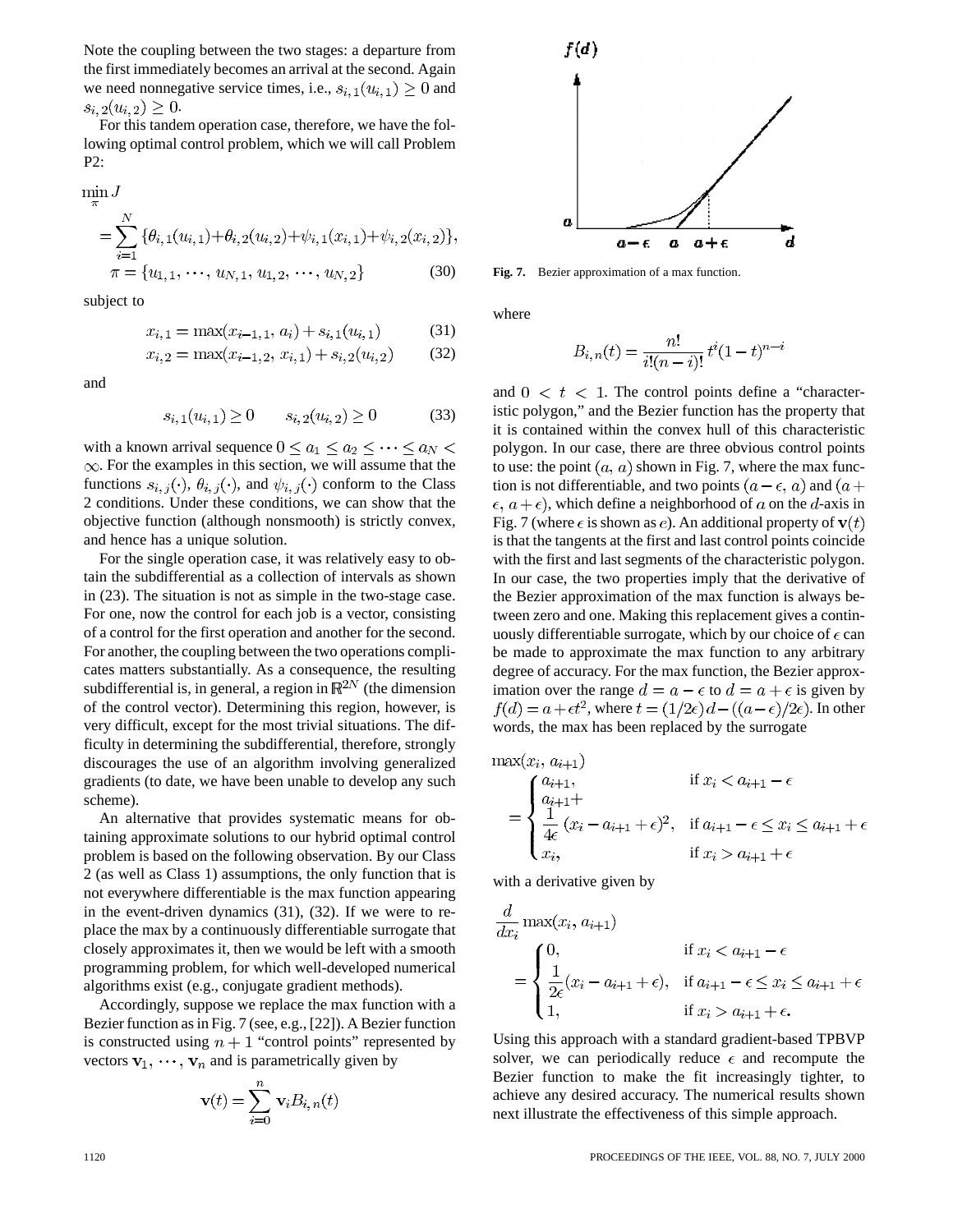As an illustration, we consider a problem with  $N = 6$ jobs. These six jobs arrive at known times 0.2, 0.7, 1.3, 1.4, 1.8, and 2.5, respectively. Each job is processed in the first server until it reaches a physical state  $q_1 = 0.5$ , and in the second server until it reaches a physical state  $q_2 = 0.6$ . The cost function we consider is

$$
J = \sum_{i=1}^{N} \{ \alpha_1 u_{i,1}^2 + \alpha_2 u_{i,2}^2 + \beta x_{i,2}^2 \}
$$
 (34)

with parameters  $\alpha_1 = 2$ ,  $\alpha_2 = 3$ , and  $\beta = 2$ . Fig. 8 shows the optimal sample paths for each server. Note that the presence of critical jobs at stage 2 is captured by the Bezier approximation. It is also worthwhile observing that the optimal sample path at server 2 consists of either single-job busy periods or busy periods containing only critical jobs. In other words, the optimal control is to always keep the queue between the two stages empty. This is not a coincidence but a reflection of a property of the optimal solutions for this class of problems. We are currently investigating this property in order to assess its range of applicability (preliminary results are included in [23]).

Of course, the Bezier approach can also be used to solve single-stage problems. Its simplicity would seem to give it a clear advantage over Algorithm 1 in Section III-B. This, however, may not be the case. Recall that Class 1 problems are not convex, meaning that the Bezier approximation technique, which uses gradients to guide the search, may get trapped in a local minimum. Moreover, the parameter  $\epsilon$  must be reduced to smaller and smaller values for the Bezier approach to get the exact solution, making convergence sometimes slow. Algorithm 1, on the other hand, may require the solution of many subproblems, but each of these subproblems may be simpler (because it usually involves only few jobs) and can be solved very quickly. An advantage of the Bezier approximation may be its generality, in that it is applicable to any network configuration whose dynamics can be described in the "max-plus" algebra; in fact, it has been used successfully for N-stage processes,  $N > 2$ . As mentioned, an analysis of the several competing algorithms that we have developed is still in progress.

#### V. CONCLUSIONS AND ONGOING RESEARCH DIRECTIONS

In this paper, we introduced a hybrid system modeling framework where time-driven dynamics are switched by events characterized by their own dynamics. Although this framework was motivated by problems in metalmaking, it is representative of many manufacturing processes, where the main objective is to trade off the quality of the completed jobs against the satisfaction of job deadlines, each of the two factors carrying its own costs. This leads to problems, which, in general, involve a scheduling component (i.e., deciding the order in which jobs should be processed), a server assignment component (i.e., deciding which servers should perform the processing and the order in which servers must be visited by the jobs), and an optimal control component to determine various process control settings that directly affect server parameters such as speed, service



**Fig. 8.** Optimal sample path for a two-stage hybrid system.

time, etc. As described in this paper, our research so far has focused on this last component of the control problem. We have assumed that a job schedule is given and examined the issues involved in determining the server parameters. Dealing with single-stage and two-stage processes, we encountered most of the difficulties characteristic of hybrid system optimal control problems, including nondifferentiability and nonconvexity of objective functions.

Generally speaking, dynamic programming (DP) can be used to solve the optimal control problems described in this paper. In practice, however, the "curse of dimensionality" makes it numerically impractical to obtain a control policy by using DP. For deterministic problems, the problem can be phrased as a nonsmooth mathematical programming problem that can be treated with a combination of variational techniques and nonsmooth optimization theory. In general, however, these techniques still lead to solution methods no simpler than solving the DP equations. Our approach has been to seek and exploit any type of special structure to be found in our framework. The result is a "divide-and-conquer" scheme that decomposes the solution of a difficult large-scale nonsmooth optimization problem into a collection of simpler smaller scale and smooth optimization problems. For these problems, fast numerical algorithms (e.g., conjugate gradient methods) can then be used. Alternatively, we showed how Bezier functions can be used as surrogates for the nonsmooth max functions present in the event-driven dynamics to approximate the overall nonsmooth optimization problem with a smooth one. This approach can be applied to any configuration of servers that can be described using the "maxplus" algebra. In contrast, it is not yet clear whether the divide-and-conquer decomposition algorithms, which include Algorithm 1 in Section III-B, the backward algorithm in [11], and the forward algorithm in [13], can be extended beyond single-stage processes. Our ongoing research is looking into ways to extend the decomposition algorithms. We are also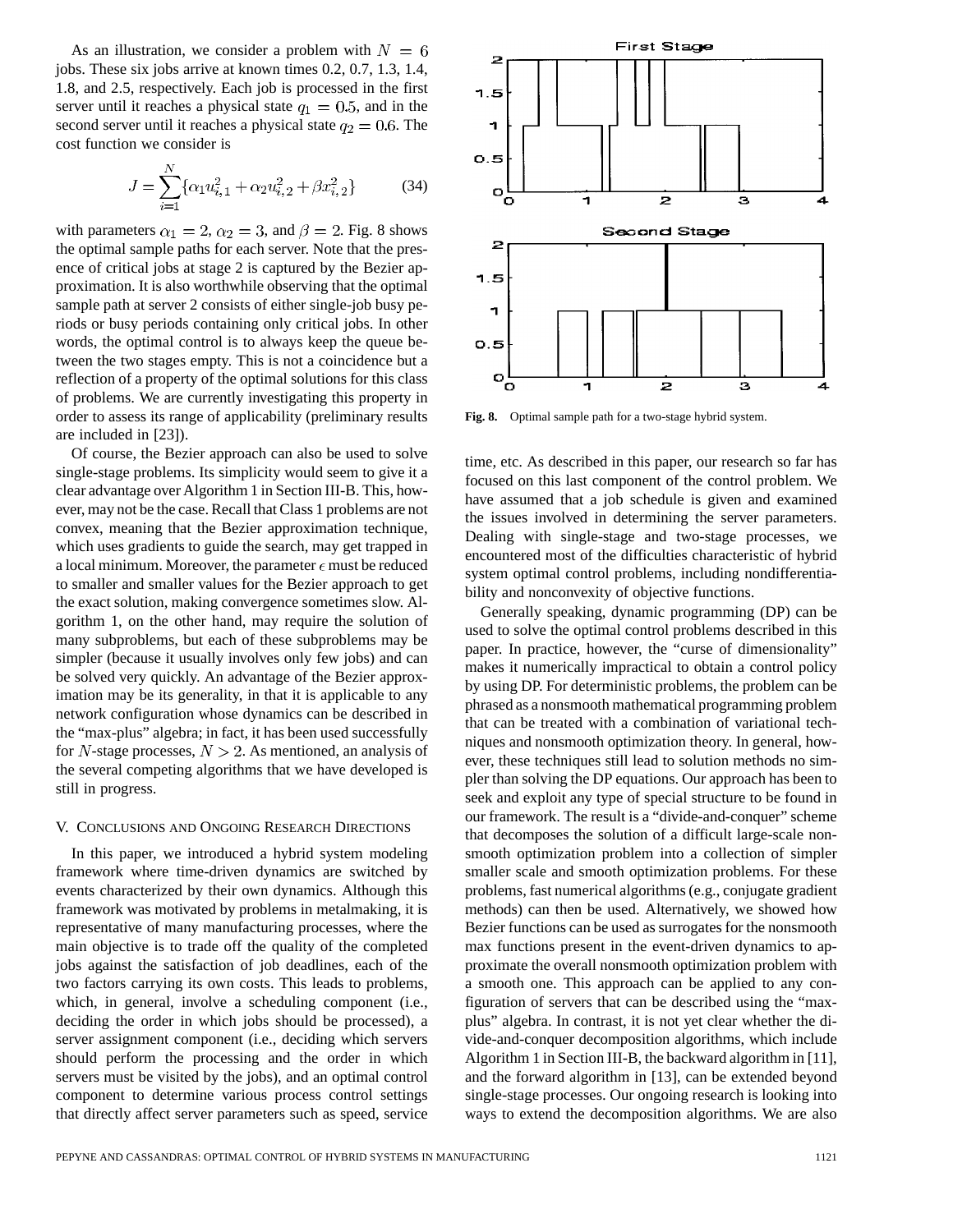conducting a systematic comparison of all of the algorithms we have developed to date to catalog their respective advantages and disadvantages.

The work presented in this paper has taken only the first steps toward analyzing a large class of hybrid systems and seeking explicit solutions. We have considered in great detail single-stage processes and identified several properties based on which we have developed several efficient solution algorithms. Extensions to multistage processes, beyond the approach presented in Section IV, still remain to be thoroughly analyzed. We have also limited ourselves to controls that are fixed over the duration of a job processing cycle, as opposed to time-varying control throughout this cycle. Some early work along these lines presented in [8] suggests a hierarchical decomposition for hybrid systems that deserves further investigation.

An obvious question also relates to the fact that the modeling framework we have studied in this paper is limited to a deterministic setting. This defines another important research direction involving stochastic hybrid system models and associated optimal control problems. Along these lines, recent work in [24] has treated the case where the job arrival time sequence or the processing times (or both) are modeled through random processes. Using DP equations, it is possible to extract some structural properties of the optimal control policy. In particular, it can be shown that simple thresholdbased policies are optimal, i.e., a specific control action is taken when a certain state variable exceeds a threshold. One advantage of a threshold policy is that it converts the optimal control problem from a search over a space of functions to a simpler parametric optimization problem for determining the optimal values of the threshold parameters.

Returning to the issue of determining explicit optimal control solutions for specific problems, we believe that in the case of hybrid systems it is particularly important to take advantage of structural properties. This observation is related to the so-called *No Free Lunch Theorem* [25], which identifies the trade-off between generality and computational efficiency of optimization algorithms. A consequence of the theorem is that it is possible to outperform a general-purpose optimization algorithm (like DP) by incorporating specialized knowledge about the specific problem being solved. The complexity of hybrid system optimal control problems is such that it is very unlikely for any "general" solution procedure to be computationally feasible; a more promising direction is that of seeking structural properties in broad classes of interesting problems and developing solution methodologies tailored to these problems.

#### **REFERENCES**

- [1] A. Alur, T. A. Henzinger, and E. D. Sontag, Eds., *Hybrid Systems*. Berlin, Germany: Springer-Verlag, 1996.
- [2] P. Antsaklis, W. Kohn, M. Lemmon, A. Nerode, and S. Sastry, Eds., *Hybrid Systems*. Berlin, Germany: Springer-Verlag, 1998.
- [3] R. L. Grossman, A. Nerode, A. P. Ravn, and H. Rischel, Eds., *Hybrid Systems*. Berlin, Germany: Springer-Verlag, 1993, vol. 736, Lecture Notes in Computer Science.
- [4] M. Lemmon, K. He, and I. Markovsky, "Supervisory hybrid systems," *IEEE Contr. Syst. Mag.*, vol. 19, no. 4, pp. 42–55, 1999.
- [5] D. Liberzon and A. Morse, "Basic problems in stability and design of switched systems," *IEEE Contr. Syst. Mag.*, vol. 19, no. 5, pp. 59–70, 1999.
- [6] C. G. Cassandras, *Discrete Event Systems: Modeling and Performance Analysis*. Homewood, IL: Irwin, 1993.
- [7] L. Kleinrock, *Queueing Systems*. New York: Wiley-Interscience, 1975, vol. I, Theory.
- [8] K. Gokbayrak and C. G. Cassandras, "Hybrid controllers for hierarchically decomposed systems," in *Proc. 3rd Int. Workshop Hybrid Systems: Computation and Control*, March 2000, pp. 117–129.
- [9] C. G. Cassandras, D. L. Pepyne, and Y. Wardi, "Optimal control of systems with time-driven and event-driven dynamics," in *Proc. 37th IEEE Conf. Decision and Control*, Dec. 1998, pp. 7–12.
- [10] C. G. Cassandras, D. L. Pepyne, and Y. Wardi, Optimal control of a class of hybrid systems, submitted for publication.
- [11] Y. Wardi, C. G. Cassandras, and D. L. Pepyne, Algorithm for computing optimal controls for single-stage hybrid manufacturing systems, submitted for publication.
- [12] D. L. Pepyne and C. G. Cassandras, "Modeling, analysis, and optimal control of a class of hybrid systems," *J. Discrete Event Dynamic Syst.*, vol. 8, no. 2, pp. 175–201, 1998.
- [13] Y. Cho, C. G. Cassandras, and D. Pepyne, Forward algorithms for optimal control of a class of hybrid systems, submitted for publication.
- [14] M. S. Branicky, V. S. Borkar, and S. K. Mitter, "A unified framework for hybrid control: Model and optimal control theory," *IEEE Trans. Automat. Contr.*, vol. 43, no. 1, pp. 31–45, 1998.
- [15] S. Galan and P. Barton, "Dynamic optimization of hybrid systems," *Chem. Eng.*, vol. 22, pp. S183–S190, 1998.
- [16] A. E. Bryson and Y. C. Ho, *Applied Optimal Control*: Hemisphere, 1975.
- [17] D. E. Kirk, *Optimal Control Theory*. Englewood Cliffs, NJ: Prentice-Hall, 1970.
- [18] D. L. Pepyne, "Performance optimization strategies for discrete event and hybrid systems," Ph.D. dissetation, Dept. of Electrical and Computer Engineering, Univ. of Massachusetts, Amherst, Feb. 1999.
- [19] F. H. Clarke, *Optimization and Nonsmooth Analysis*. New York: Wiley-Interscience, 1983.
- [20] M. M. Makela and P. Neittaanmaki, *Nonsmooth Optimization*. Cleveland, OH: World Scientific, 1992.
- [21] R. Rockafellar, *Convex Analysis*. Princeton, NJ: Princeton Univ. Press, 1970, vol. 28, Princeton Mathematics Series.
- [22] N. Singh, *Systems Approach to Computer Integrated Design and Manufacturing*. New York: Wiley, 1996.
- [23] C. G. Cassandras, Q. Liu, K. Gokbayrak, and D. L. Pepyne, "Optimal control of a two-stage hybrid manufacturing system model," in *Proc. 38th IEEE Conf. Decision and Control*, Dec. 1999, pp. 450–455.
- [24] K. Gokbayrak and C. G. Cassandras, "Stochastic optimal control of a hybrid manufacturing system model," in *Proc. 38th IEEE Conf. Decision and Control*, Dec. 1999, pp. 919–924.
- [25] D. H. Wolpert and W. G. Macready, "No free lunch theorems for optimization," *IEEE Trans. Evol. Computat.*, vol. 1, no. 1, pp. 67–82, 1997.



**David L. Pepyne** (Member, IEEE) received the B.S. degree from the University of Hartford, West Hartford, CT, in 1986, and the M.S. and Ph.D. degrees from the University of Massachusetts at Amherst, Amherst, MA, in 1995 and 1999, respectively, all in electrical engineering.

From 1986 to 1990, he served as an Officer in the United States Air Force, during which time he was stationed at Edwards Air Force Base, CA, and worked as a Flight Test Engineer in a simulation laboratory and on a cruise missile test pro-

gram. From 1995 to 1997, he was a Project Engineer with Alphatech, Inc., Burlington, MA. Since 1999, he has been a Research Fellow in the Division of Engineering and Applied Sciences at Harvard University, Cambridge, MA, where his research focuses on complexity theory, intrusion and fault detection, optimization theory, and optimal control of discrete-event and hybrid systems.

Dr. Pepyne is currently an Associate Editor for the IEEE Control Systems Society Conference Editorial Board.